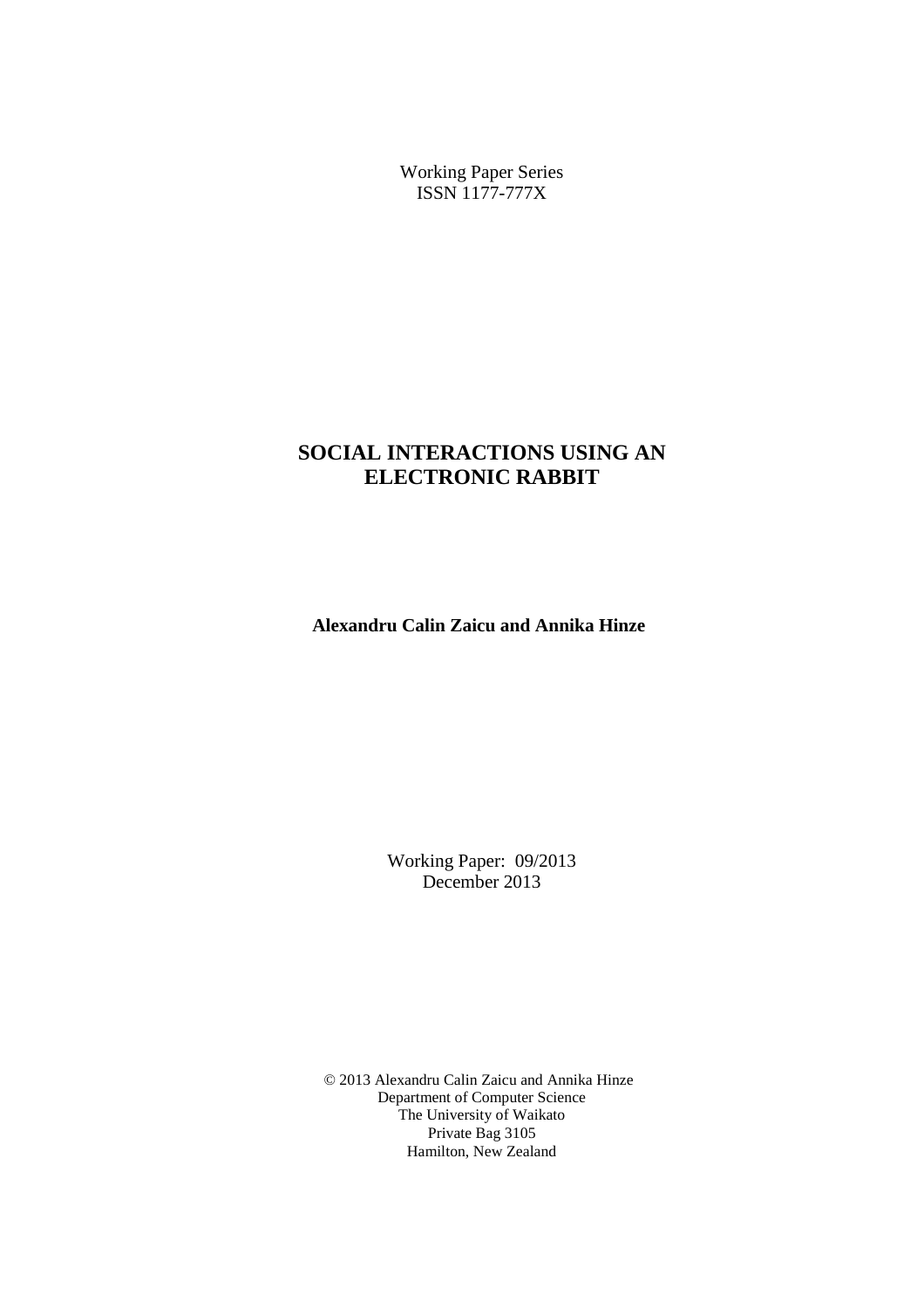### **1. Introduction**

In this project we use an electronic rabbit called Karotz, created by French company Violet. The rabbits have the ability to connect autonomously to a WI-FI network. IN this project we use Karotz to record an audio log that will contain sounds of the environment. We also programmed a way for the rabbit to send audio to its other Karotz friend. We explored if Karotz can be used to help people stay in contact with each other and to feel less homesick.

#### **1.1 Scenarios**

We created scenarios to show how Karotz might be useful in different situations.

**Domestic connection.** An example would be, Peter and Tanya who are a couple. Peter usually works long nights and would like to have some way to check up on his partner. Luckily he now has Karotz. After turning it on with the long press of a button he can get audio feedback from Tanya. Peter can also just short press the record button and he will be able to record something for Tanya. Once he is finish she will hear the message played back automatically.

**International connection**. Another example, let's say Anna has moved to the UK and all her family is still here in New Zealand, she has quite a hard time adjusting because she is really homesick. In this situation Karotz really shines, all she needs to do is start Karotz and listen to the recordings that her mom made for her. She can also remote trigger Karotz to record so her mom does not have to do anything. The best thing is that Karotz will play back the audio track in Anna's own time so she will not miss anything.

**Local with specific interaction**. Another example would be, Dan who is at work in a different city and he misses his daughter Kelly who is only 2 years old. He is able to record an audio log for Kelly with her favourite bedtime lullaby because it is her bedtime. Dan can also remotely trigger Karotz so he can listen to Kelly to make sure she is ok and see what she is doing.

**International connection with specific interaction.** Let's now say that Anna and her mum are on Karotz at the same time. So now they can either take turns or they both record audio logs at the same time and Karotz will play it back to them after the recording is done. So they can chat to each other or keep audio and listen to it later in their spare time. Now Jim, Anna's brother wants to hear some of the audio logs that his mom recorded too so all he has to do is turn on Karotz and connect up with mum and Anna and he will get back all the stuff recorded from both of them.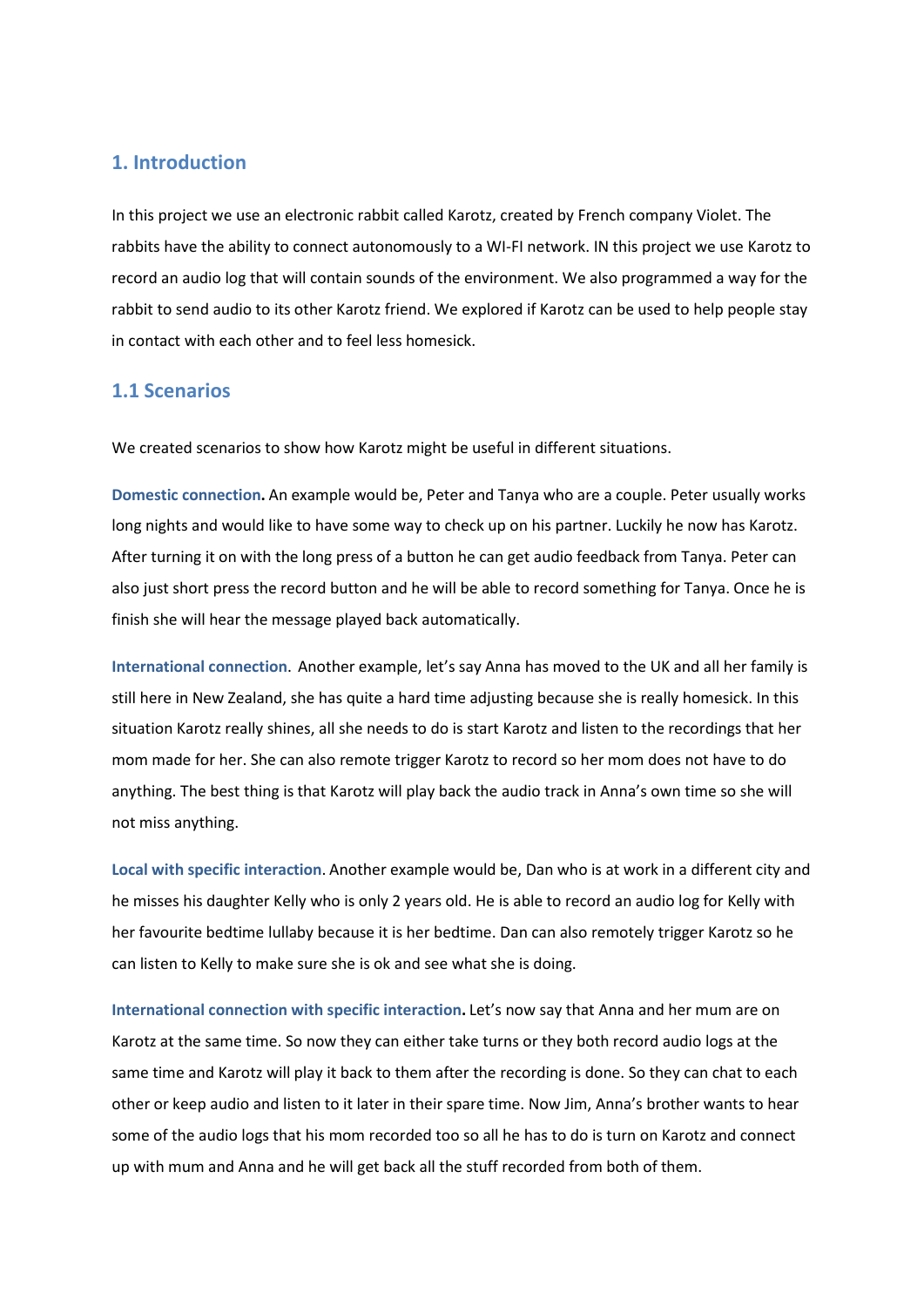# **1.2 Project Overview**

The remainder of this report is structured as follows:

In the second chapter we evaluate the previous work that has been done to gain a better understanding of other approaches. We then present our research plan.

In the third chapter, we introduce details of the Karotz Operating System as well as give some information on background for a better understanding of how Karotz is supposed to work. In this chapter we also included some communication diagrams.

In the fourth chapter, we present details of the application as well as give an in depth report of the problems encountered. We explain how we set up a dedicated server for the Karotz application to run properly because Karotz only has 55 Mb of internal storage.

In the fifth chapter presents our user study. This way we will be able to analyse the data received from then and come up with a conclusion if the application would be a success in helping people feel closer to each other or not. The data entries and questionnaires are available from the University of Waikato in the FCMS data archive.

In the last chapter draws a conclusion from the user study data and present suggestions for future work continuing or improving this application.

### **2. Previous work done on the subject**

We researched previous projects and discovered a number of similar projects Since we have quite a lot of material we will only briefly present some of the projects that we found really interesting. If the reader requires or wants to read the whole publications please refer to the reference page for all of the information about the publications.

The first one it the original inspiration for our work: "Living with The sound of the Past: Experiencing Sonic Atomic Interaction Using the Sound Diary" written by Hanif Baharin & Ralf Mühlberger. They have developed a system that records sounds. It gives another user the possibility to play it back after some time has passed. So in this article the authors are looking in recording audio logs and getting a person to listen to them after some time. It is really interesting to listen to past experiences as you can recreate the image an image and visualise the location in your mind. This is why we feel that this will be similar to my project, because the participants will be using Karotz.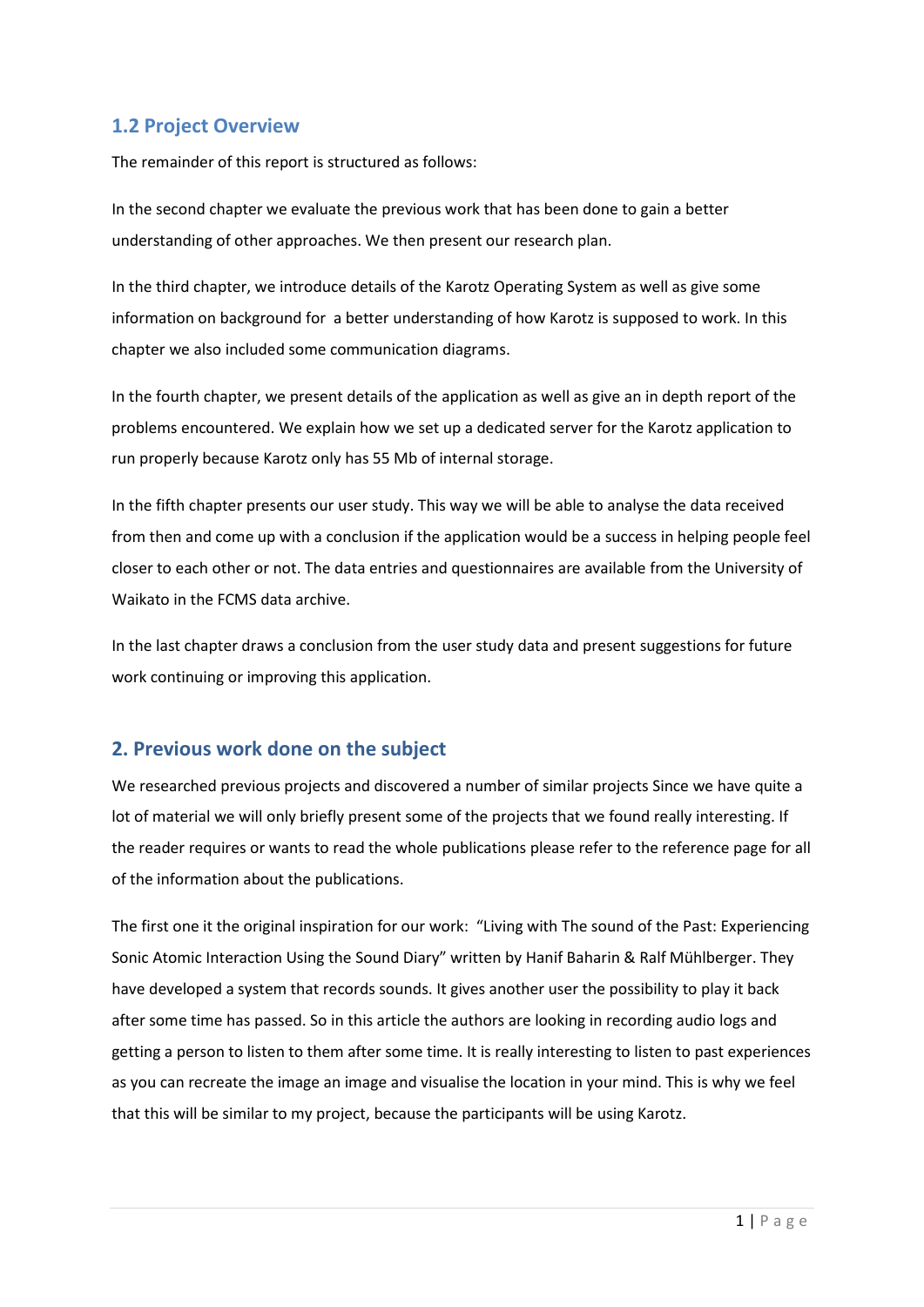The same authors have published another article "Utilising the Open Channel Created by Telecare: Acoustic Communication Analysis of Radio Sounds at Home". This article shows a nice explanation of how they have built an internet radio that plays every day sounds. This is similar to my project because the authors talk about how he can use a device to play back sounds using the internet as a medium. So although it is really similar to my project there is a significant difference as we use a device that connects automatically to a server and it can blend in the environment. Also we will be using some other cool technologies like RFID tags to launch the application or voice recognition.

Another interesting one is in the publication "SWEETPEA: Software Tools for Programmable Embodied Agents" written by Michael Kaminsky, Paul Dourish, W. Keith Edwards, Anthony LaMarca, Michael Salisbury and Ian Smith . In this article they are using all type of interesting dolls to help people have a better work area. They use these toys to interact or communicate to the user. This is similar with my project by having an avatar that represents a memory. We want to make Karotz an avatar that will give the possibility to people to remember certain locations.

Another example is the competitor to Karrotz/Nabztag rabbit there is a little Linux mascot called Tux Droid. The developers of the tux droid were planning on creating a Skype app that is slightly similar to what we am attempting to achieve. For the Karotz/Nabztag there have not been any applications to record and transmit environment noises. This is probably the most similar device to what we have to work with. Unfortunately they have discontinued it in august 2010 when the company that makes them Kysoh field for bankruptcy.



#### **Fig. 1 Nabztag (the old version of Karotz) next to tux droid**

Another really interesting project is developed by Avocado Software Inc. The application is called Avocado and is sold as an application to keep people together. It enables users to send pictures, messages even remote hugs and kisses to each other. This is a really good idea because a person will have their cell phone everywhere with them so this will give them to possibility to stay connected with their love one. This application is really nice but it is quite different from my project because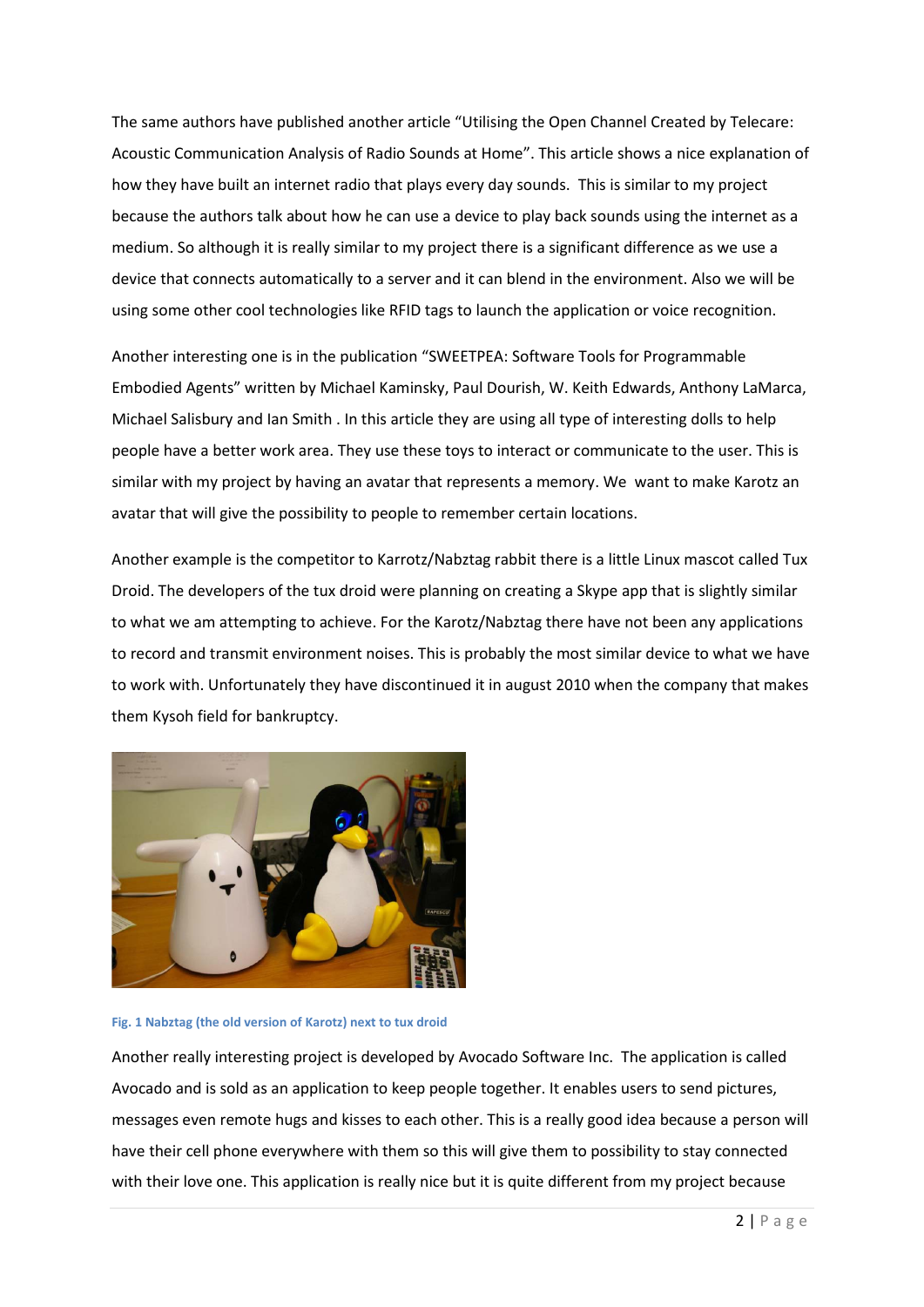they are not using any audio recordings. My application will allow the users to imagine themselves in the location where their friends are.

One more really simple project using the internet and a lot of HCI studies is "Communicating Intimacy One Bit at a Time" by Joseph 'Jofish' Kaye, Mariah K. Levitt, Jeffrey Nevis, Jessica Golden and Vanessa Schmidt. They have made an application that stays on the windows start bar near the clock and gives the possibility to get some useful information to the user about if there partner is close to computer. It also gives the possibility to give a bit of information to the partner by clicking the "Virtual Intimate Object". Once clicked this will change the other VID into a different colour or shape. This project is similar to what we attempt to achieve but it is really simple and the data that is transmitted from one user to the other is not enough to make them feel closer.

Another project is "Sharing Empty Moments: Design for Remote Couples" by Danielle Lottridge, Nicolas Masson, Wendy Mackay. In this project the authors look at some interesting new ways of getting people that are far apart to somewhat communicate with each other. One of the idea is to have a frame that lights up when the person at the other end touches it or another idea is to use vibration cups so they vibrate when the person on the other end touches it. This project uses some interesting features to try and make people closer together but we feel that the sound in Karotz would make the experience a lot different from this.

All of the related work projects that we have found have some features that are similar to what we need but none of them are exactly the same this is why we feel this project will really help people that are feeling homesick.

# **3. Background and research on Karotz**

First of all there has to be a clear idea of how the Karotz operating system works. After checking this at the violet website we have discovered that before programming, you are required to put in a description of the application as well as comments. This has to be done before the application is even started.

# **3.1 The Karotz Operating System**

After researching documents about Karotz, it seems that it has a cloud Operating System. So any application needs to be installed online and then it gets send to Karotz.

For development Karotz gives you two options.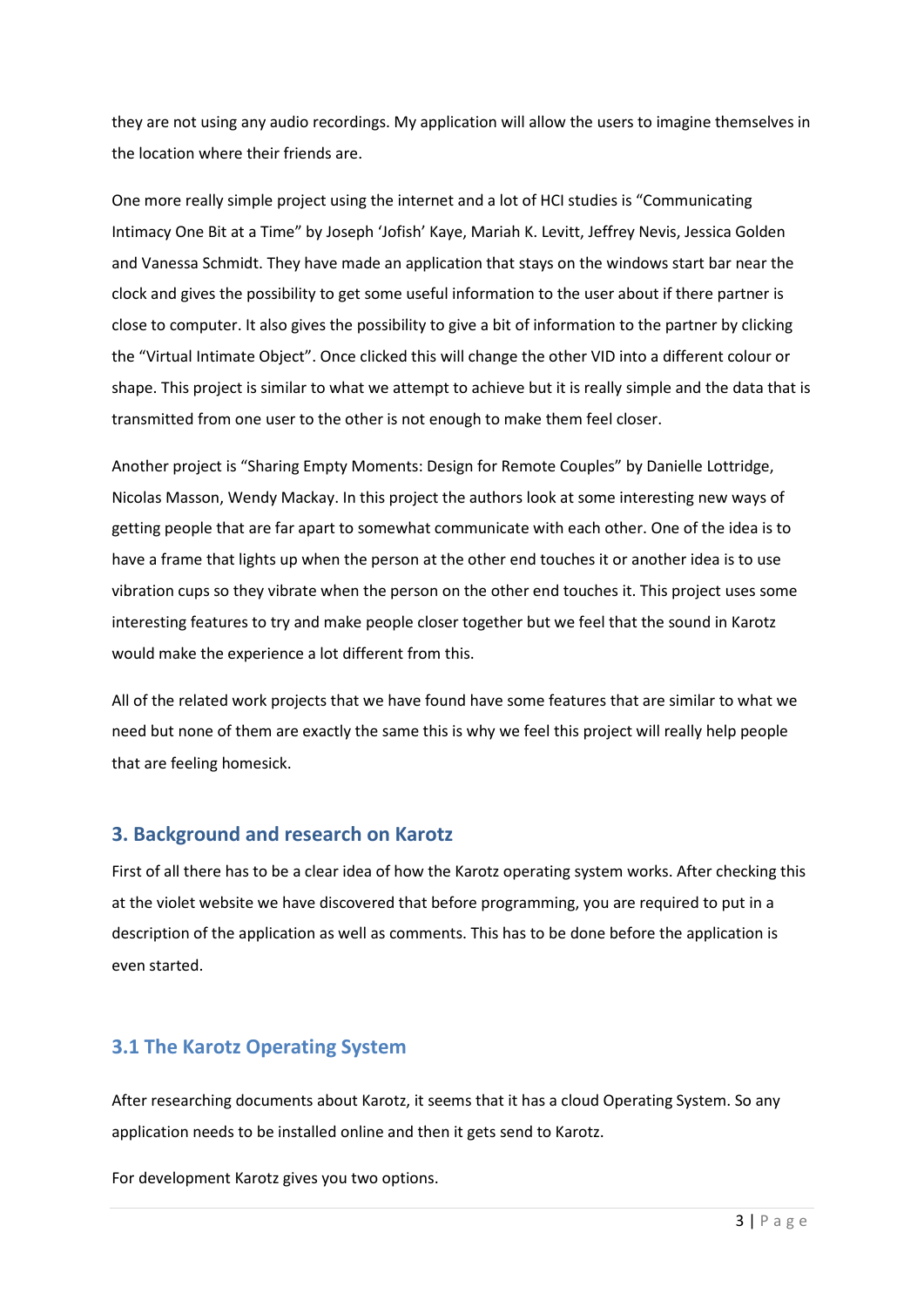The first option is API REST which is a full online system that remotely manipulates the Karotz using the Violet server. This option seems quite straight forward as all you have to do is initiate a session between the remote application and Karotz. This is done by using an interactiveID().

Once this has been crated we can use REST functions to control Karotz. After more research on the subject, it seems that for some unknown reason the record function in the REST API is stroked out. This means that It might be difficult to achieve the main goal of this application and that is to record audio using Karotz.

The second option is to use JavaScript, this enables you to use the application on Karotz locally so this would have a slight advantage over the API REST because there will be a lot less network speed problems or drops. It seems that the functions are quite straight forward. The record function for this seems to be ok so it probably is not deprecated.

We also discovered that you have to create and describe an application before you are allowed to develop one no matter what option you chose. This is really bad practice in a way because you may want to test and experiment before actually going on a full on application. So before we started making the application , we had to write a description, help instructions, decide on what market to put the Karotz app and make an Icon for it.

# **3.1.1 Communication Diagrams and planning**

Because there will be a lot of things communicating with each other to make Karotz work there has to be a diagram showing an in depth analysis of what is happening. So we have made up to diagrams that estimate how the devices interact with the server and with each other. The first 2 diagrams (fig.3-4) show the JavaScript local application, as you can see the interaction between the devices is a lot simpler. The 3 diagram (fig. 5) is of the API Rest method, this is a lot more complex because we will have to create interactions between two servers. The biggest problem there is not the interaction but is the actual distance of the server. One of the servers that are programmed by me will be located here in New Zealand and the other one is the Violet server. The Violet server is the manufacturers' server and is locate in France. It has to act as a middle man in the API Rest method of programming. So as you can imagine there will be a significant network lag when sending commands over the internet from New Zealand to France.

*JavaScript (on the Karotz application)*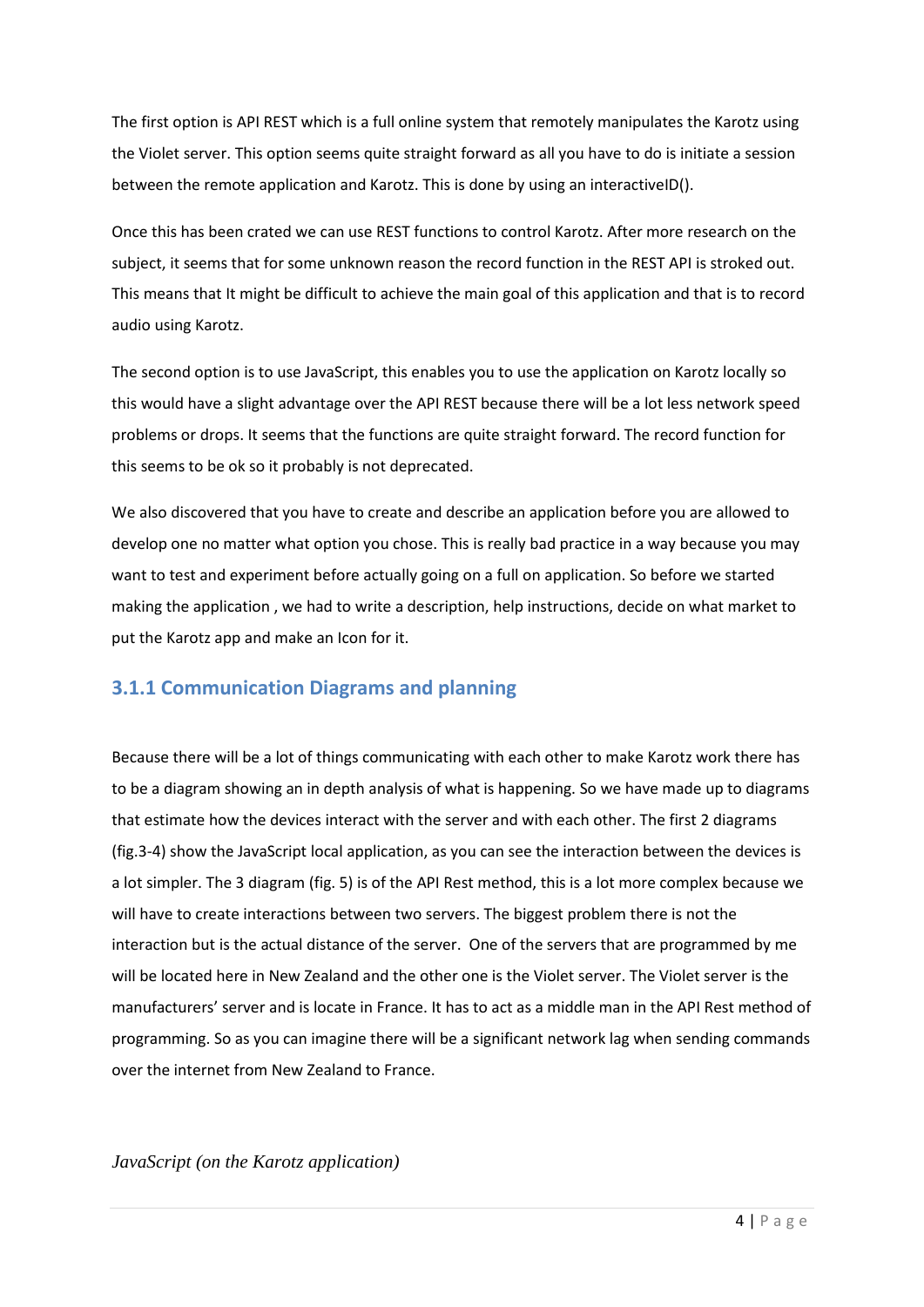

**Fig. 2 JavaScript triggering the recording diagram**

The first Karotz gets a record command and sends a request to the server. The server will get the request and tell the first Karotz that it is ready to get the data. The first Karotz starts recording and sends the data to the server, while the data is being received by the server, it sends a request to see if the second Karotz is there and waits for a response.



**Fig. 3 JavaScript getting the data across the network diagram**

The Second Karotz knows that the server has something for it so it requests it to be played. The server sends the data and the second Karotz plays it. While this is happening it also sends information to the first user to let him know that the second Karotz is listening to the data. There is a lot of information going back and forth to make sure that everything runs smoothly and there is no problem with the connection. The information is going to be a simple massage so it will not use a lot of bandwidth and it will also arrive really fast even though it gets sent over the internet.

*API REST (on the Violet Server)*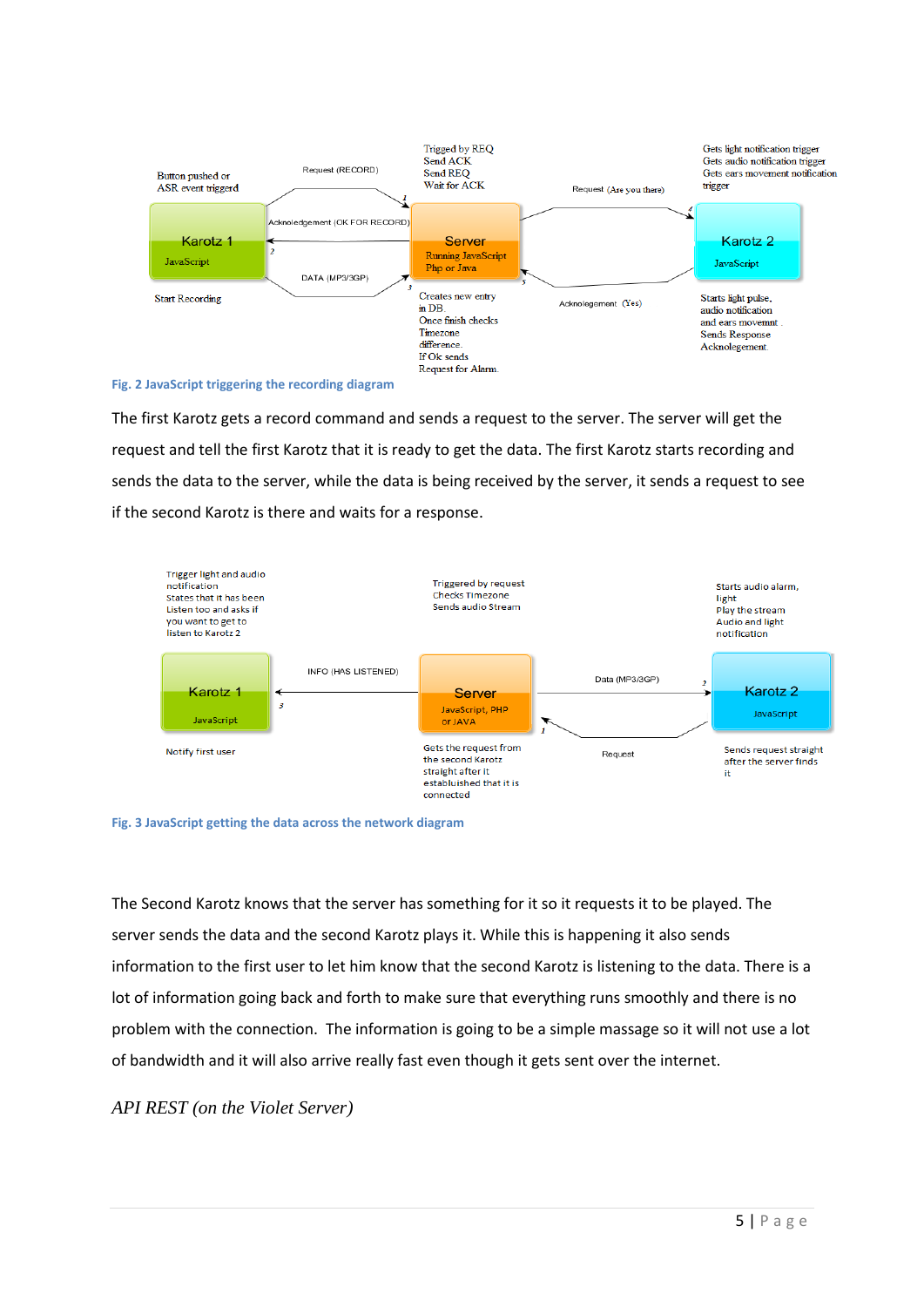

#### **Fig. 4 API REST method communication diagram**

The server has to constantly check if the first Karotz is connected and ask it to get the data from the first Karotz. This command gets sent to the Violet server and then gets transmitted to the first Karotz. After that the data gets sent to the Violet server and then the Java one. Once the data gets stored in the Java server, it sends a check to the violet server to see if the second Karotz is available. The violet server receives the information and sends it forward to the second Karotz. The second Karotz sends an Ok to the Violet server that sends it to the java server. Once this is done the java server will send the data to the Violet Server and then send it to the second Karotz.

#### **4. Developing and designing the application**

We are first going to represent interactions that are happening with Karotz in each of the scenarios that we have presented in the Introduction (1.1):

**Domestic connection.** For this type of connection we will have one of the Karotz sending an audio diary to the server. The server will store and process it and will than send it forward to the second Karotz. To initiate recording process the top button will simply need to be pressed, Karotz will use its internal microphone to record audio and using Wi-Fi it will send the data to a java or PHP server. The other Karotz will receive this audio stream and play it back automatically. This stream can go either way so anybody can record at any time.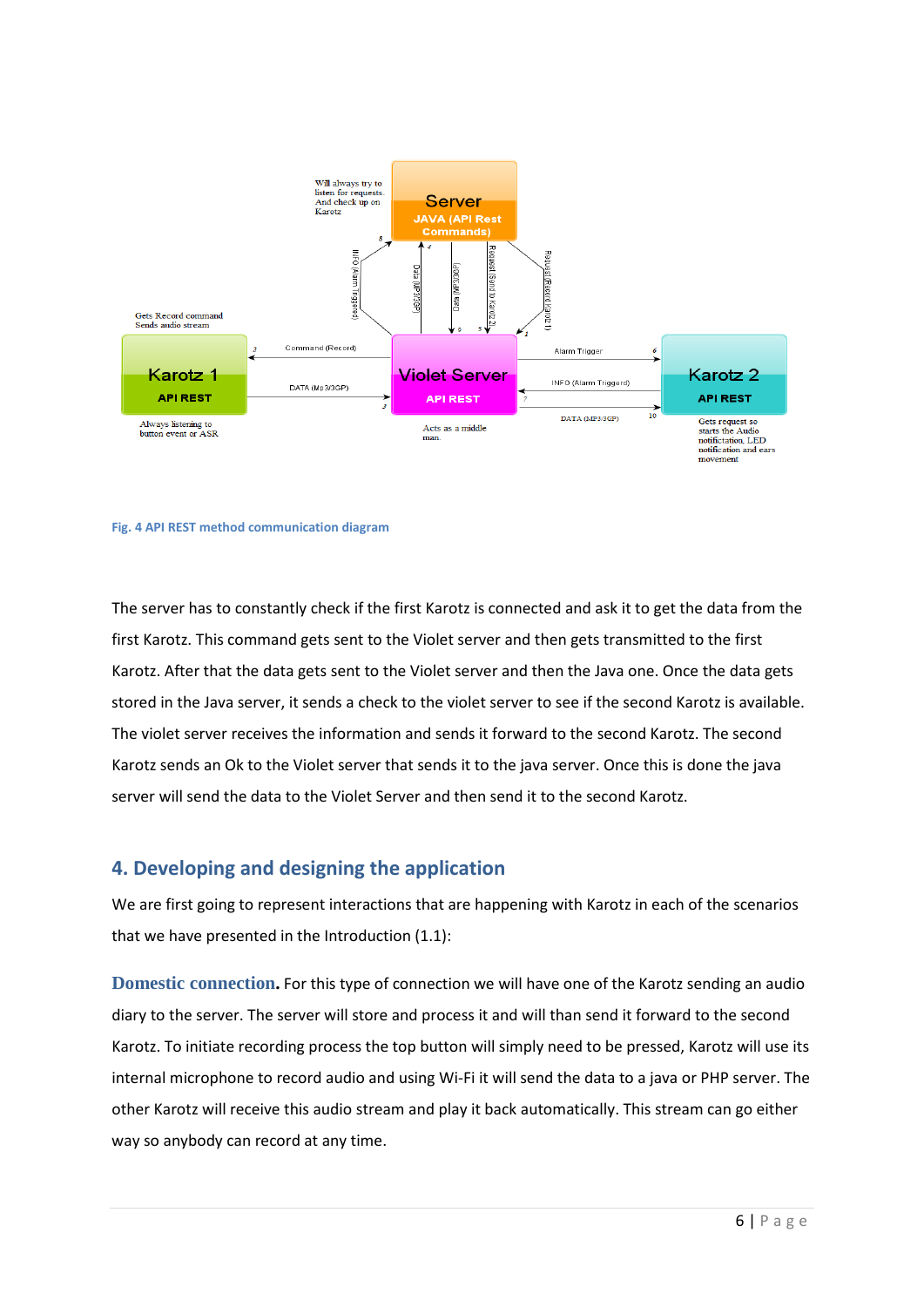

**Fig. 5 The data gets sent to the server and then it gets sent to other Karotz**

Audio diaries can go back and forth through the server enabling both user to listen to each other's audio diaries.



**Fig. 6 The other Karotz responds with a call to the server**

**International connection**. Because the people using this will be located in different countries maybe even different continents, there has to be a way to get the audio to play, taking in account the time delay. So let us say one person asks Karotz to record. Karotz will send the data to the server and the server will start to process it but notices that the second Karotz is in different time zone, so it will not play the file because it is too late.





The server will store the data and wait for an appropriate time once there is an appropriate time then the server will send the audio stream to the other Karotz. When the Karotz will receive the data it will start playing it automatically.



**Fig. 8 The server found the Karotz in a different country and waits for the correct time to send the warning message**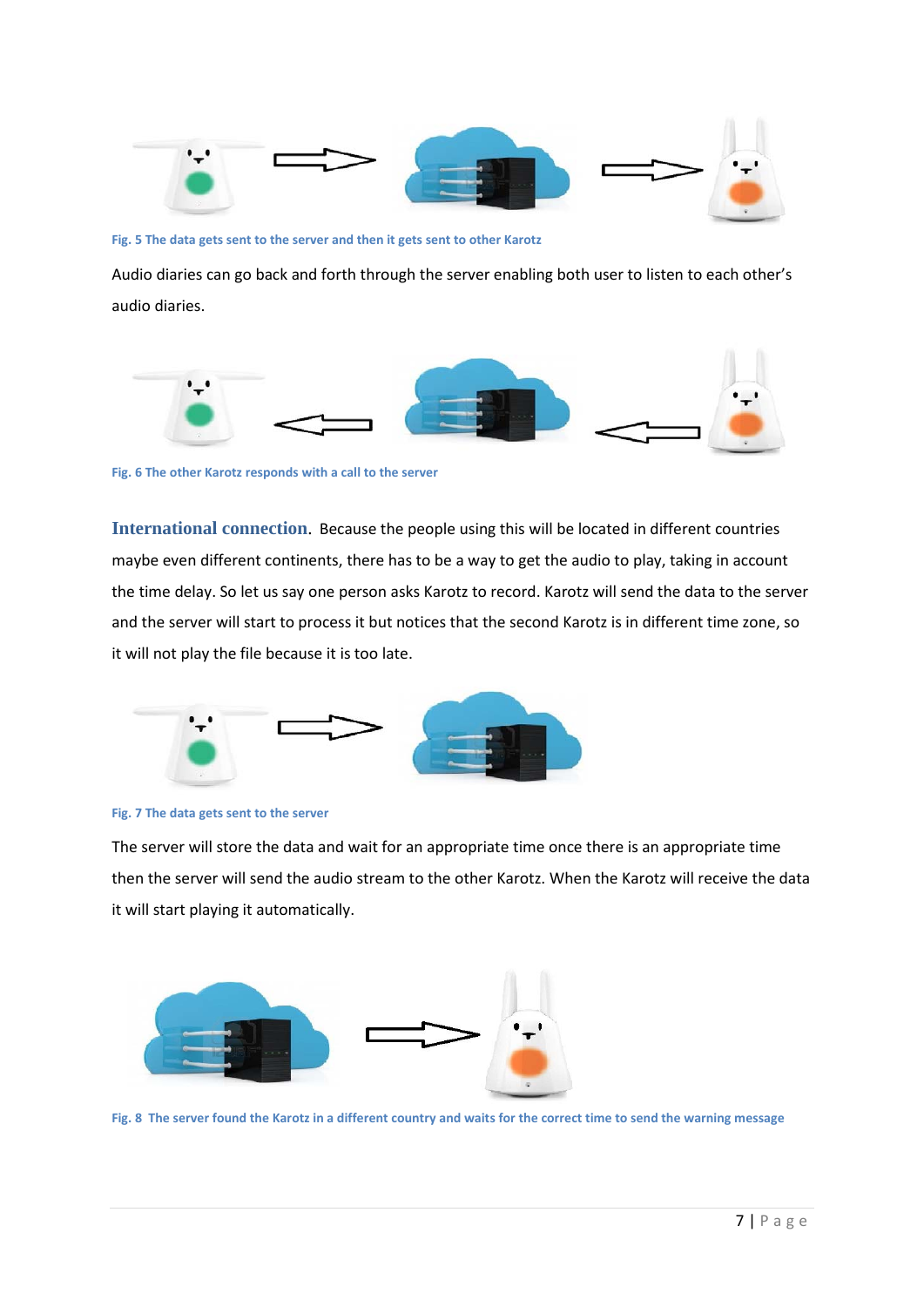**Local connection with specific interaction**. Now this has the same interaction as the first local connection but it allows the user to remote trigger a recording , this will automatically make the second Karotz record and will get it to send data straight to the first Karotz and vice versa. Once the data is received the first Karotz will play it on its loud speaker and indicate to the user that it is playing. If the remote trigger is activated it will let both user know that a remote action is happening giving the possibility to stop it on both sides.



#### **Fig. 9 The data gets sent to the server and the server gets Karotz to play automatically**

**International connection with specific interaction**. This method interacts the same as the International connection but the user may want to record at the same time as the other user. So the server will accept both record commands and will get the audio stream from both Karotz. After the recording it is finished both Karotz will get the appropriate stream to play back. Once each of the Karotz receives the audio stream they will directly play on the loudspeaker.



#### **Fig. 10 The Server will let them both record at the same time and playback at the same time**

Now that we have planned everything it is time to develop the application. For the approach we have chosen the local JavaScript method in coding the application. This method was chosen because although the API REST method did not seem that hard even if the record function was deprecated. We also needed to take network lag into consideration. API Rest uses a lot more network transmits and receives so it would have severally crippled the system.

My initial attempt in coding the application was creating a java socket and then making a simple JavaScript that uses the record/play function already available in Karotz, after which it connects to the socket to transfer the data. This seemed like a simple procedure but it did not work because the Karotz OS does not allow you to keep a socket connection active. It allows you to connect to a socket but then blocks the connection. So the application that we have attempted has forced my java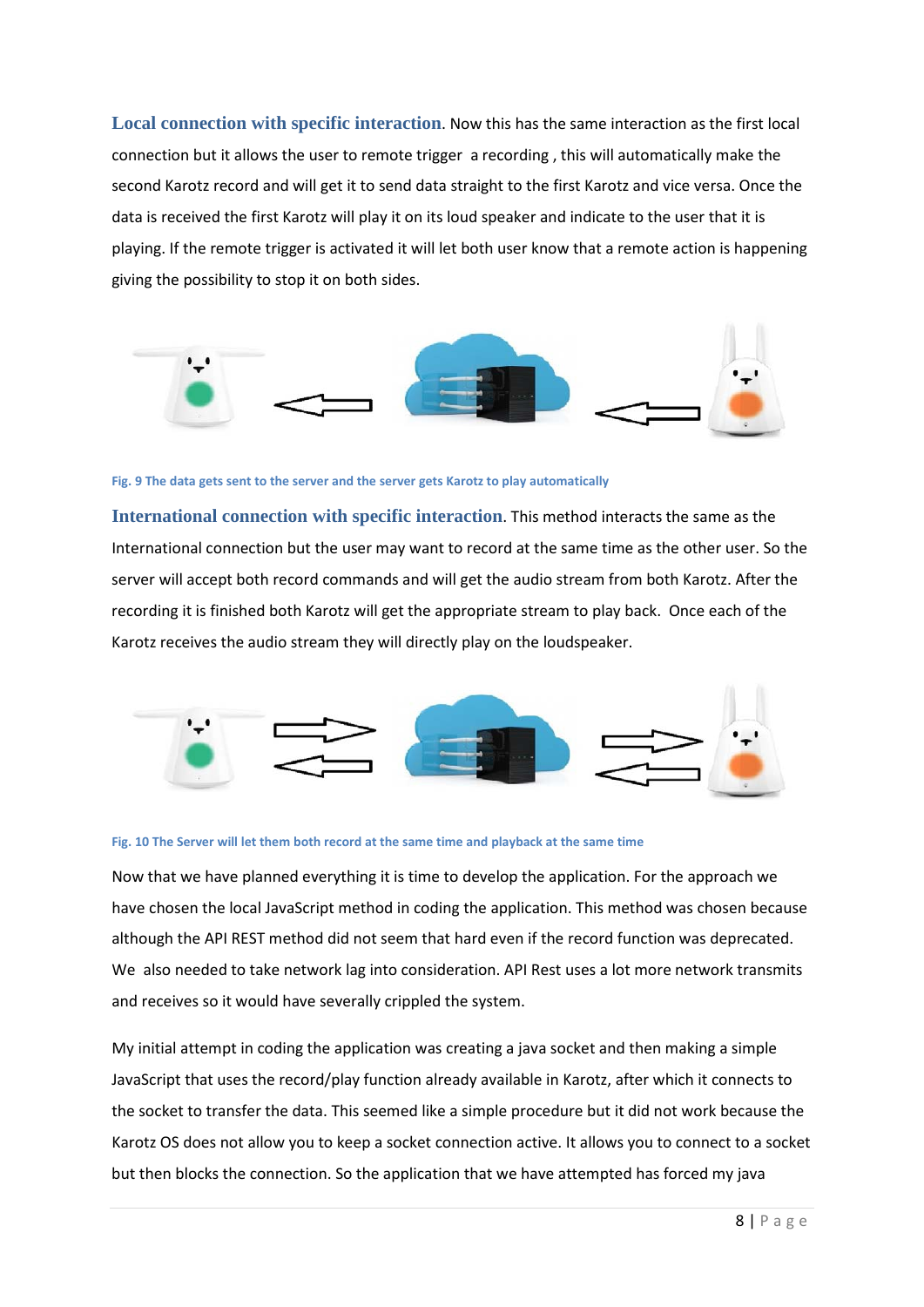server to go in an infinite loop. It was trying to connect, it gets connected but then it would go in an infinite loop, so the timeout would kick in and it will try to connect again and open another connection. This happened for about 2 minutes till my ram got full and my whole Linux operating system decided that it had enough.

While doing this initial build and using some of the test applications we have discovered some major problems in the Karotz OS:

- It does have a log file but it gets stored on the device. This would not have been a problem however the drivers that allow you to connect to the pc will not work on anything newer than Windows XP.
- There is no warning if an application crashes. In case of a crash the application gets forced closed and the OS Resumes as normal without any warning.

Because of these major problems we had to made a way to dump the errors from the server directly in Karotz's speech functions (making a simple debugger). We will talk about this later on.

Now that we know of some of the major problems of the OS we have recreated the server using PHP.

# **4.1 The PHP Server and Database (SERVER SIDE)**

The database is made up of two tables, one that holds registered devices and another that holds recorded diary entries. This is the structure of the two database tables:

#### **Table 1 Device id table**

| device id      |  |
|----------------|--|
| $22 - 15 - 76$ |  |
| 77-63-20       |  |

**Table 2 Diary entry tables**

| file name | recorded_by | played_by      |
|-----------|-------------|----------------|
|           | 22-15-76    | 77-63-20       |
|           | 77-63-20    | $22 - 15 - 76$ |

In order to stop the device from playing back the same audio diary that it has recorded, we had to find a way to distinguish between each device connected to the server. To solve the problem we have decided to generate an id for each device, by making a PHP script that handles registering. The script generates a random id made up of 3 groups of numbers separated by hi fins e.g. 10-89-16.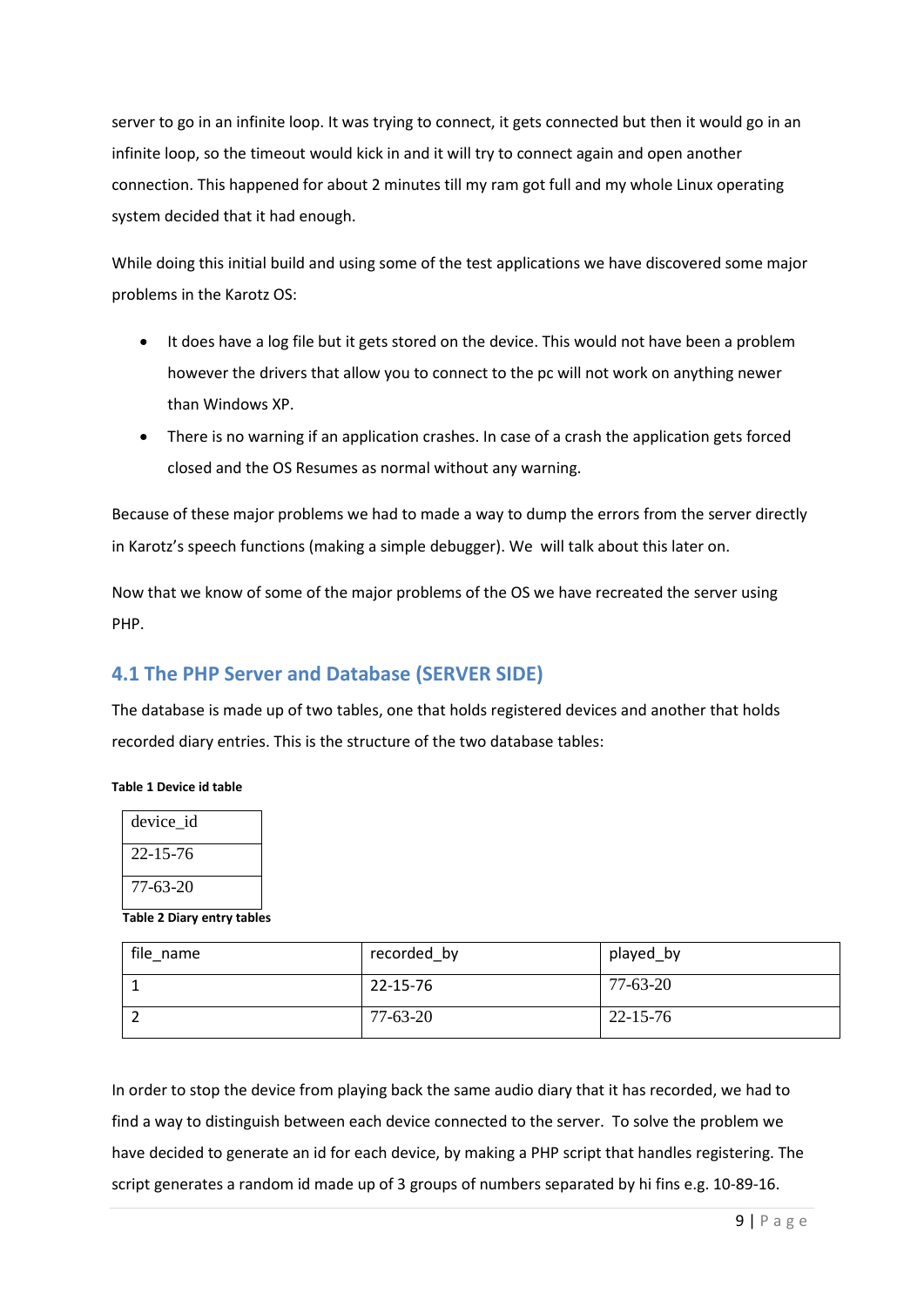Because the id needs to be unique the script checks if the id already exists in the database. Once the unique id has been generated the script will add it to the database table that contains registered devices. Finally the script will echo the id to the page. One major problem in the Karotz operating system is that it does not have a way to change the server address. It requires a hard written IP address in each compiled version of an application. To overcome this problem we first created a PHP page that contains 3 fields username, password and server address and a submit button. By accessing this page and filling in all the fields it will enable you to change the server address. The server address field contains the root location of all the PHP scripts and recordings that make the application function.

The script checks if it receives the form data and if it does tests if the password and username are correct. If they are not correct it will output an error message. If they are correct it updates the server address text file. The address of this PHP script and server address file is in a static location so it can always be accessed by Karotz.

### **4.1.1 Server side record script using PHP**

This PHP script needs the recording device id posted to it as a URL variable (\$\_GET). The script then checks in the database if the device is registered, if it isn't it will kill the script giving an error message. The next step is to insert the id of the device into the diary entry table in recorded\_by column. Because the filename is automatically generated in the table, the script then gets the last file name from the table where the recorded by id matches the device id. After this is done the script then moves the received .flac file into the designated location and renames it to the appropriate file name returned from the database. If there was an error receiving the .flac file the script gets killed and an error message is displayed.

# **4.1.2 Server side play script using PHP**

This PHP script needs the recording device id posted as a URL variable. After that it returns the entire table values were the recorded by does not equal the device id from the URL variable. Once this is done the script splits (explode command) each row in the played by column at the character ",". Next the script loops through each splitted result and checks if the device id is found. If the device id is not present in the current row the script will then update the row to include the device id and echo the play command (play: filename). If the device id is found in every row then the script echoes none to indicate that there are no files to play.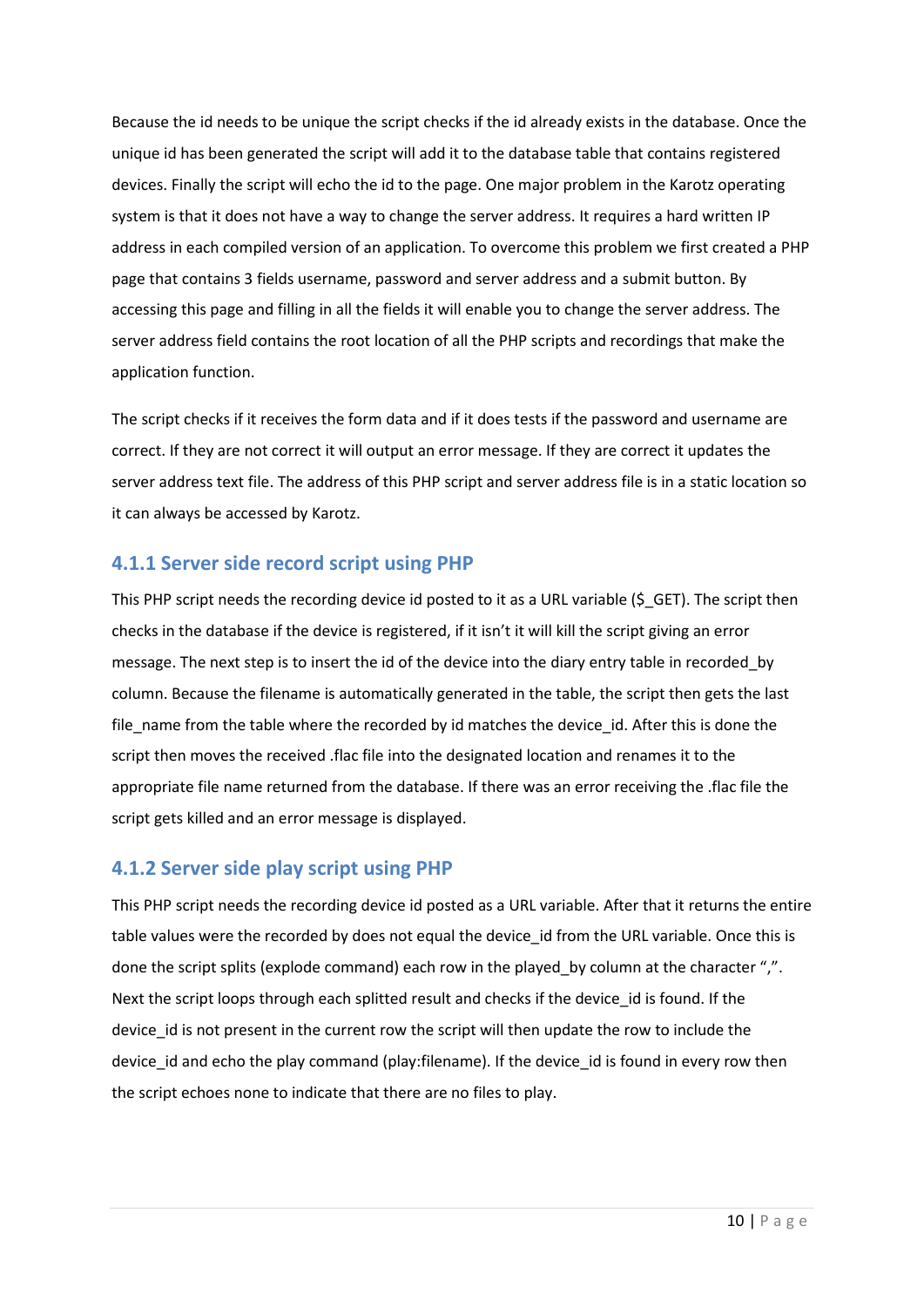# **4.2 The Karotz side application (Client side)**

After doing all of this to the server and doing some simple tests we have moved on coding the client side application on Karotz so we can use the PHP scripts. The client side application will be composed of three features register, record and play. Because we need to assign the server address before any action can be performed, the application will test if the server address text file located in the application root directory has a value in it. If it does not it accessed the server address text file, returns the address from this file and writes it to the local address server file. If the file is written the application will get the value written in the file and store it in a variable. So each time Karotz accesses a PHP script page the URL is made up of, the server address and the script name. The application checks if id.txt is found in the device. It then writes the id of the device to the PHP page. If the file is empty the register function is called. The register function gives an audio warning to the user that the device is being registered and then using the Karotz get function which accesses the register.php page returning the result of the page and storing it in variable. If the return result is error the user is notified by audible message and the LED is changed to red. If no errors occur it then saves the id to the id text file.

# **4.2.1 The client side record feature using JavaScript**

The record function in the application calls the Karotz API record command and records 1.5 minute block of sound. Once the recording is done the application will submit the recorded file along with its id to the record.php page. Because Karotz does not allow you to record more than 1.5 minute blocks we had to build a loop that will keep on calling the record function once the recording is finished. So this will make Karotz continuously record until the stop function is triggered by the user by pressing Karotz top button.

After testing this feature we have come across a major problem and that is although Karotz should just send the audio recording and also saves it to memory .After exactly 25 minutes of recording we had to make way for Karotz to free up the memory. If we would not have done this the application would simply crash after each 25 minutes block. To overcome this problem we have made a text file that contains a Boolean variable, to let the application know that it was recording. Then at about 20 minutes we have made the application close itself and reopen in a minute after closing. This is the only way we can assure that Karotz clears its memory and can record constantly for a long time.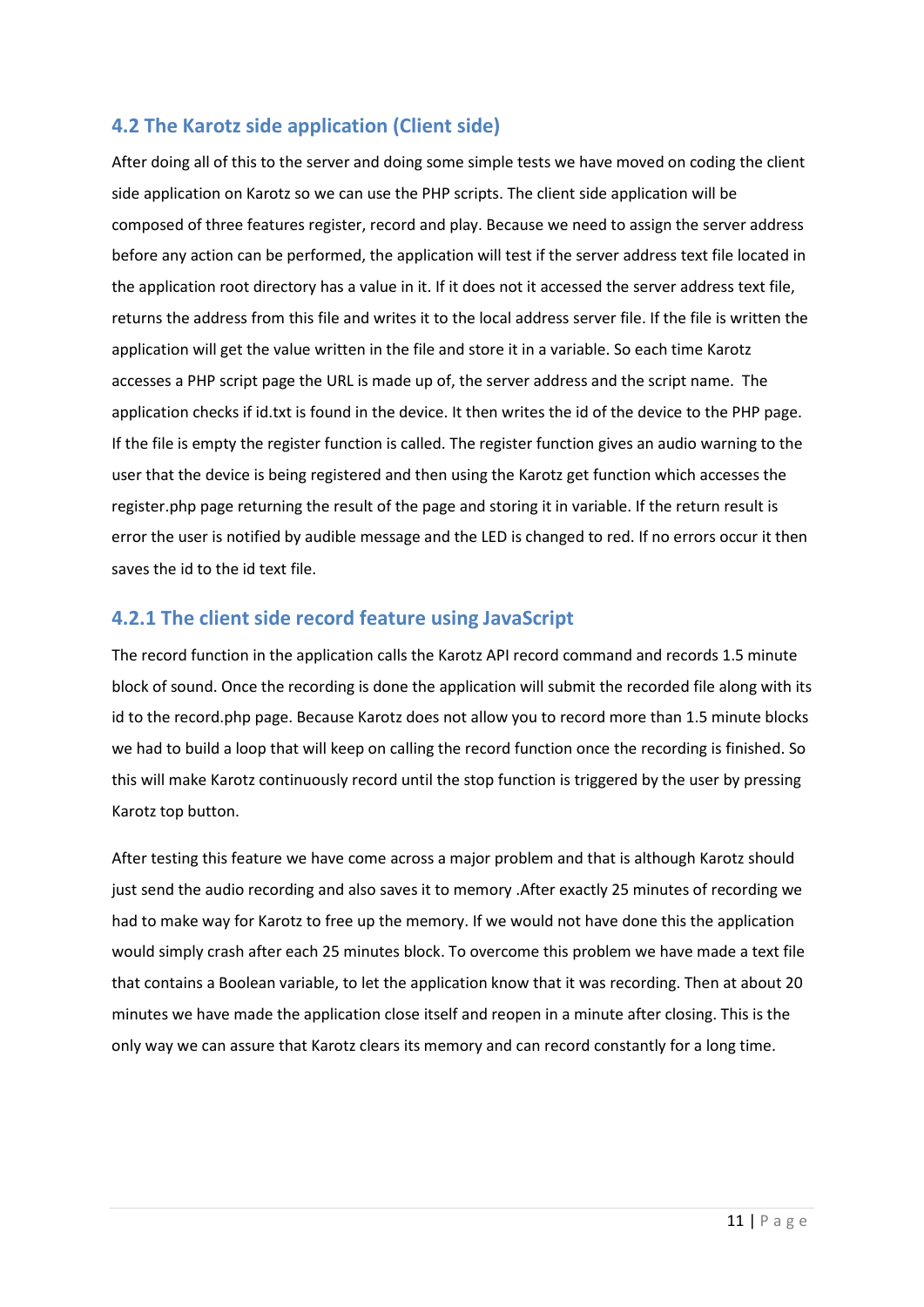# **4.2.2 The client side play feature using JavaScript**

Most of its time the application checks if a file is available to play. In order to do this we have set up a timer that checks every 30 seconds if a file is available to play. The play function accesses the play.php page and passes the id of the device in a URL variable returning the result of the page. If the result is an error message the user will be warned by audible message and the Karotz Led will light up red. If the return result is "play:filename" syntax , the device will then get the name of the file it needs to play from the value that has been return from the PHP page. It will then change the LED colour to blue and will call the built in multimedia play function to play the file.

Once the file has done playing it will instantly recall the play function to see if another file is available to play. We have used this method to make sure that the audio track is smooth and is not interrupted. If the play function returns none from the PHP page the led changes colour to pink to show the user that there is no file available to play. It then returns to the normal application timer that checks every 30 seconds if there is a file to play.

# **4.2.3 Changes and improvements in the application**

We have decided to implement a new remote record feature. My next problem was how to get Karotz to perform a remote action during each operation. We needed to find a way to test what the record status was. In order to do this we have created a new PHP scripts called remote record which received the device ID as a URL variable and then returns the record status from the database for that specific device. This script will then output the status. In order to check the record status the device will access this page and submit its ID as a URL variable and then test if the record status is false or true.

The problem now is that we have to find a way to stop the application from recording or playing or to make it start recording based on this returned value. My approach to solve this problem is to include the check record status after each action performed. For example once the recording has stopped, before actually starting to record again we call the check record function which tests if the record status variable is true, if it is we carry on with the recording procedure otherwise we stop the recording and simply go back to the default check play timer functions.

The problem now is how to start the recording if it is stopped. To do this, after each check play function is executed we call the check record status function which gets what the device record status is. If the device record status is true, instead of running the play function again we simply run the record function. If it is false everything simply will carry on as normal.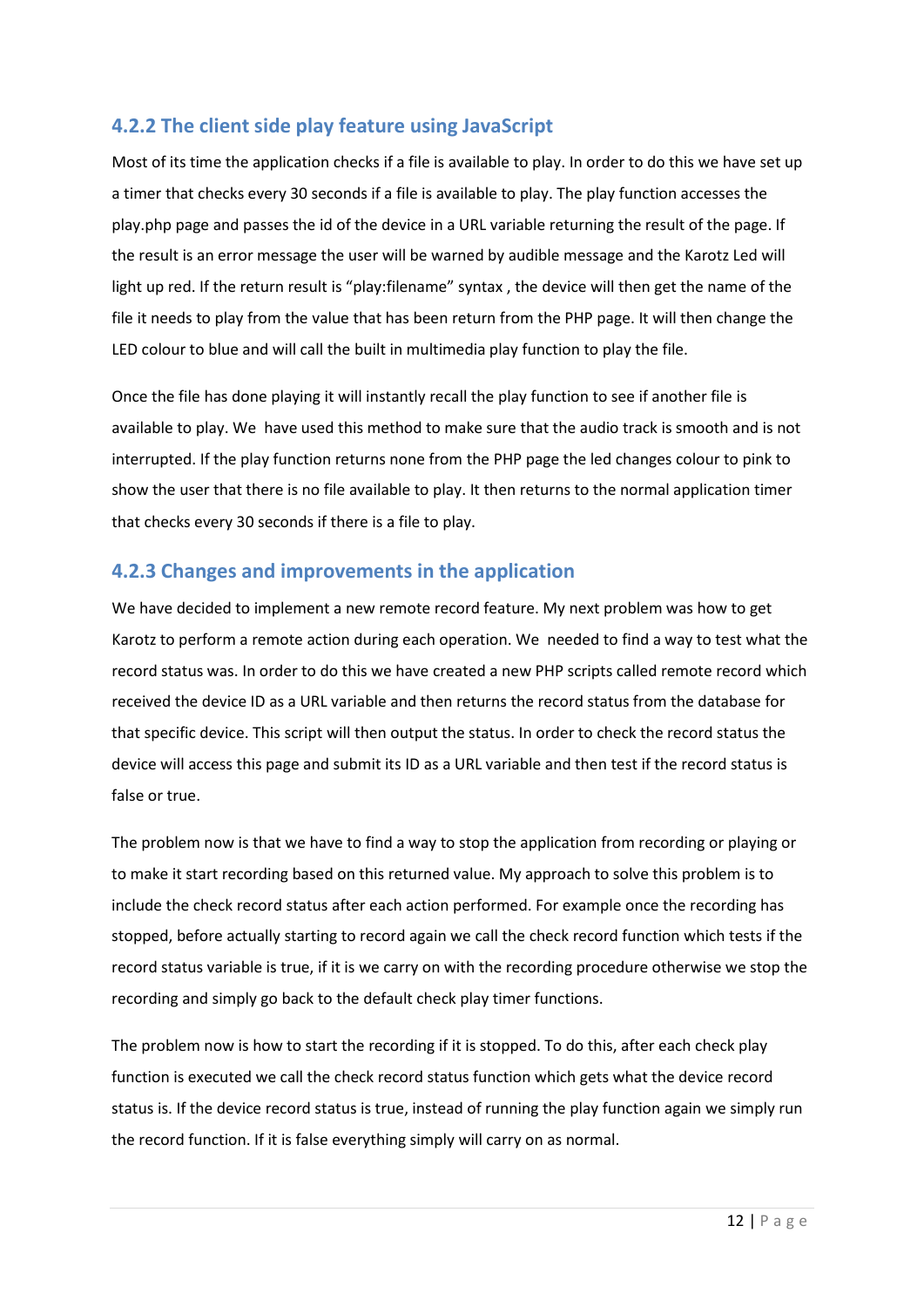We had to also create our own error checking and dumping feature since the Karotz OS no longer is compatible with current windows drivers. We am making the server dump any error it can pick up sending it to the device. The errors are always accompanied by the LED on Karotz turning red.

### **4.2.4 Button interaction on the client side application**

For a single press action the application will toggle between recordings. Once the button is pressed the device checks if the recording Boolean is true, if it is it will stop the recording, if it is not it will initiate the recording by calling the record function.

For a double press action the application will exit, in other words if a double press of the button is detected the device will tell the user that the application is being closed and then it will run the exit command which closes the application.

To perform remote action the button has to be held in i.e. a long press. Once a long press is detected the user will hear an audio message telling them that a remote action is being performed. After this the application will access the change remote action PHP script and passes the device ID as a URL variable. The remote action PHP script checks if the device ID is set and if it is registered in the database. If the device is not registered an error message will be displayed and the script will be killed.

To hold the remote record value we have altered the Karotz device id table. Now it also contains a new column with an enum (enumeration) value of either false or true. This value represents if the device is currently recording. The next step of the remote action PHP script is to return all of the record statuses of the devices which do not have the same ID as the ID received from the URL variable. The next thing that the application does is toggles between statuses, in other words if the enum is false it will update that database row and make it true or vice-versa. So now the database Device id tables has the following structure:

#### **Table 3 New device id table**

| device_id      | is_recording |
|----------------|--------------|
| $22 - 15 - 76$ | true         |
| 77-63-20       | false        |

Once the user presses the record button before executing the record command a function is called which automatically updates the device recording status. This function opens the update record status page and posts the devices ID and also the record status as URL variable (if the application is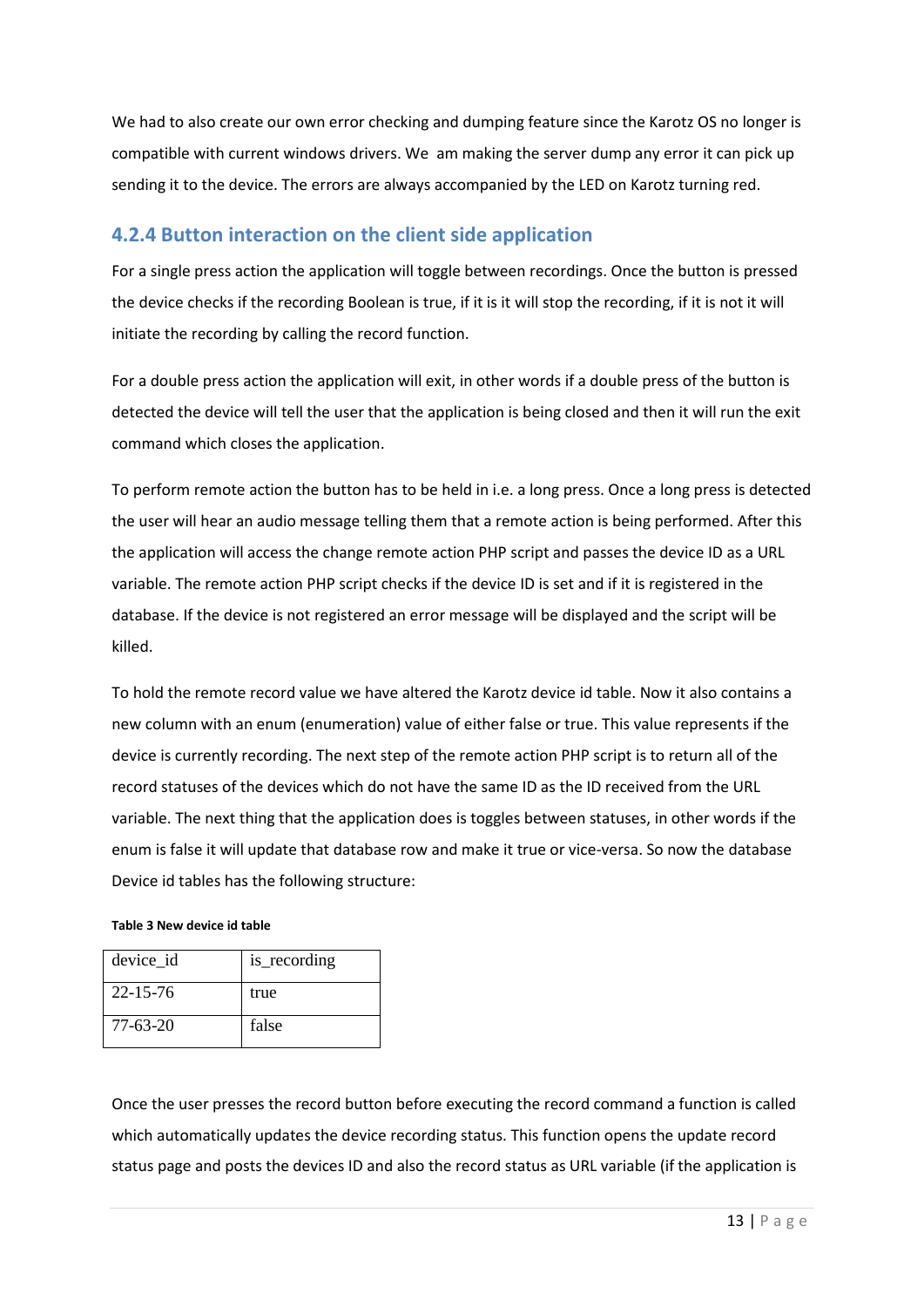not recording the status will be false, if it is the status will be true). By doing this we am maintaining an accurate recording status in the database allowing for far more superior interaction with each device.

The update status script first checks if the received ID is valid and if the device is registered. If the device is registered it checks if the status is either true or false. If everything is okay the script will then update the database row where the device ID is equal to the device received from the URL variable so that it includes the new status. If any errors occur or the device is not registered or the status is invalid an error message will be displayed and the script will be killed.

# **4.3 Changes from my initial plan**

There had to be some changes done to the initial plan because they are impossible on the device. So the actual Karotz OS has some huge limitations. One of the major things that are not possible is the ability to directly connect two Karotz together without using a server. This was discovered very fast when developing because Karotz can only communicate using URL posts and gets. It can stream but it cannot keep a connection.

One of the main changed that we had to make is to stop the user from exiting the application. This had to be done because of the limitation on the way it records and stores to memory making the device run out of memory after 20 minutes of recording. We had to make the application close and reopen itself, it being the only way to clear out the temporary memory in Karotz.

### **5. Evaluation**

After finishing up the programming and doing some simple tests to make sure everything works as it should. We have decided to do some tests on people to see if the application that we have developed is actually working as nice as we have planned. The things that we will be looking for is how the participants are going to interact with the device. We will be looking to see if the server can handle the stress of constant audio recordings. We will also like to see if there are any different interactions that the users can suggest after they have used Karotz and of course we would also like to see if Karotz did actually help the users feel closer to each other.

# **5.1 Ethics approval preparation**

We prepared a participant information sheet to explain what the purpose is to the participant and the consent agreement. After doing this we had to make up the outline of the whole project to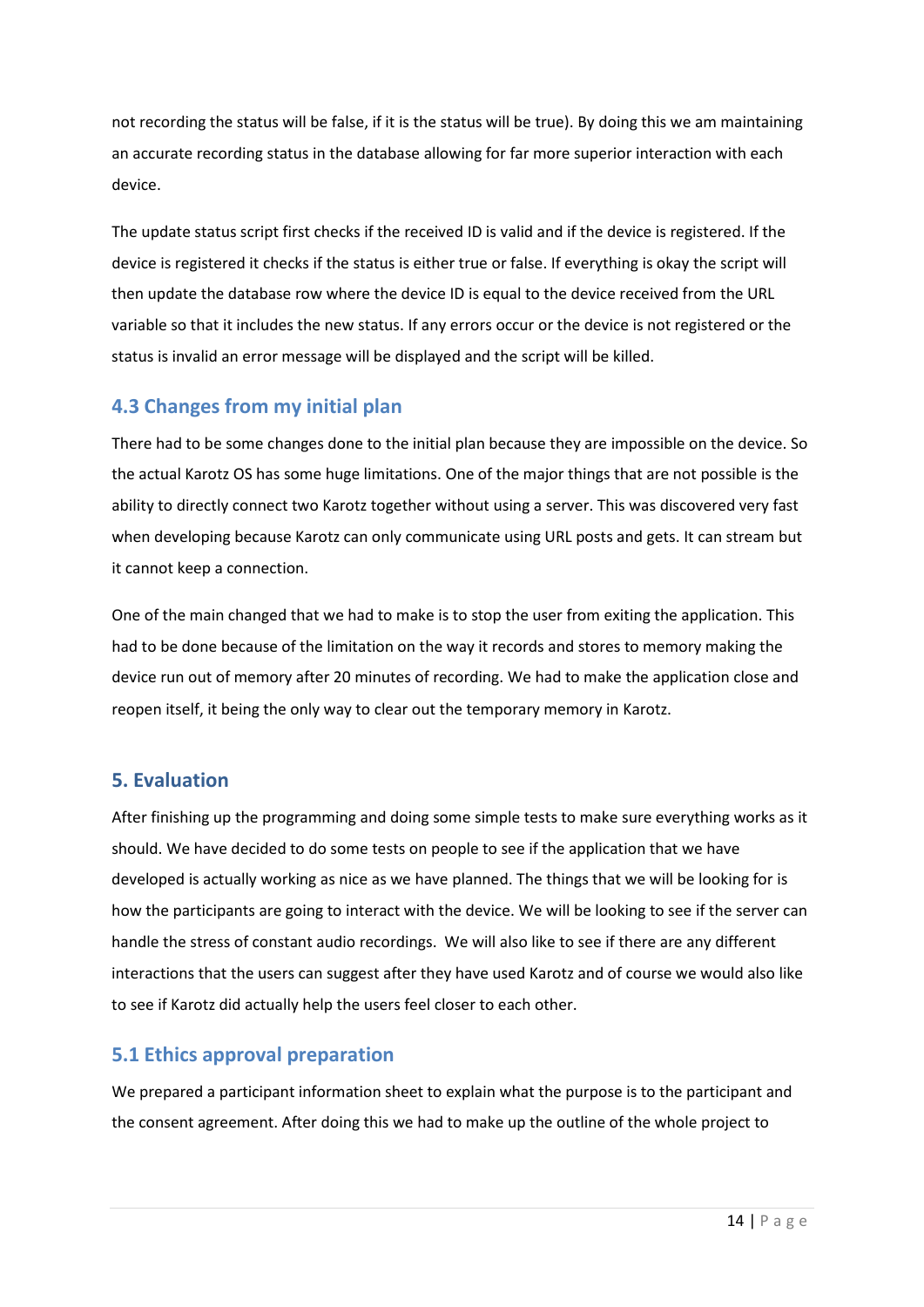present it to the ethics committee so they can analyse it and give me back an answer if we am allowed to do the tests or not.

The next thing that we had to do is create a questionnaire so we can get some feedback from the participants. This way we am able to fix up the application if needed and also get really useful feedback. The last thing that we needed to attach is a task sheet with some diary entries to help me monitor how many times the participant has used the application and how did they interact with Karotz.

# **5.2 The user study**

Once we have received my ethics approval. We have setup the test and gave the participants some simple instructions on how to use Karotz. We say simple instructions because we have made Karotz really user friendly. To record or stop recording one must only press the top button once and to remote record or remote stop a long press is required. We have also made up light themes for playing the led is blue, for recording it is orange and for standby it is pink. we have also included my email and phone number to make sure that we can intervene in case there is a major problem with the system, so the participants will not get annoyed using it.

Because there is a limited number of Karotz devices and a limited time frame we have decided to only use 4 participants in the study. To try and vary the study as much as possible, we am using participants with quite a different age variation and of course very different sets of skill. By doing this we am slightly improving the accuracy of such a small set to work with. We have also set the timeframe to be 1-4 days this way we can start analysing the data as soon as possible without having to rush through it. So after the 1-4 days the users should have had the diary entries filled in. Now we will go and ask them to fill in the questionnaire and also ask for some verbal feedback to see how did they feel during the test and if they have any major problems.

#### **5.2.1 Results from the user study**

Now that the user study is over we will be presenting my results and we will be talking about how it went and what feedback we have received from the participants. We have done two users study done as mentioned in the User Study section of this report (5.2).

#### **First user study**

The first user study was done at the participant's private home. One of the participants was a student and the other was lab technician.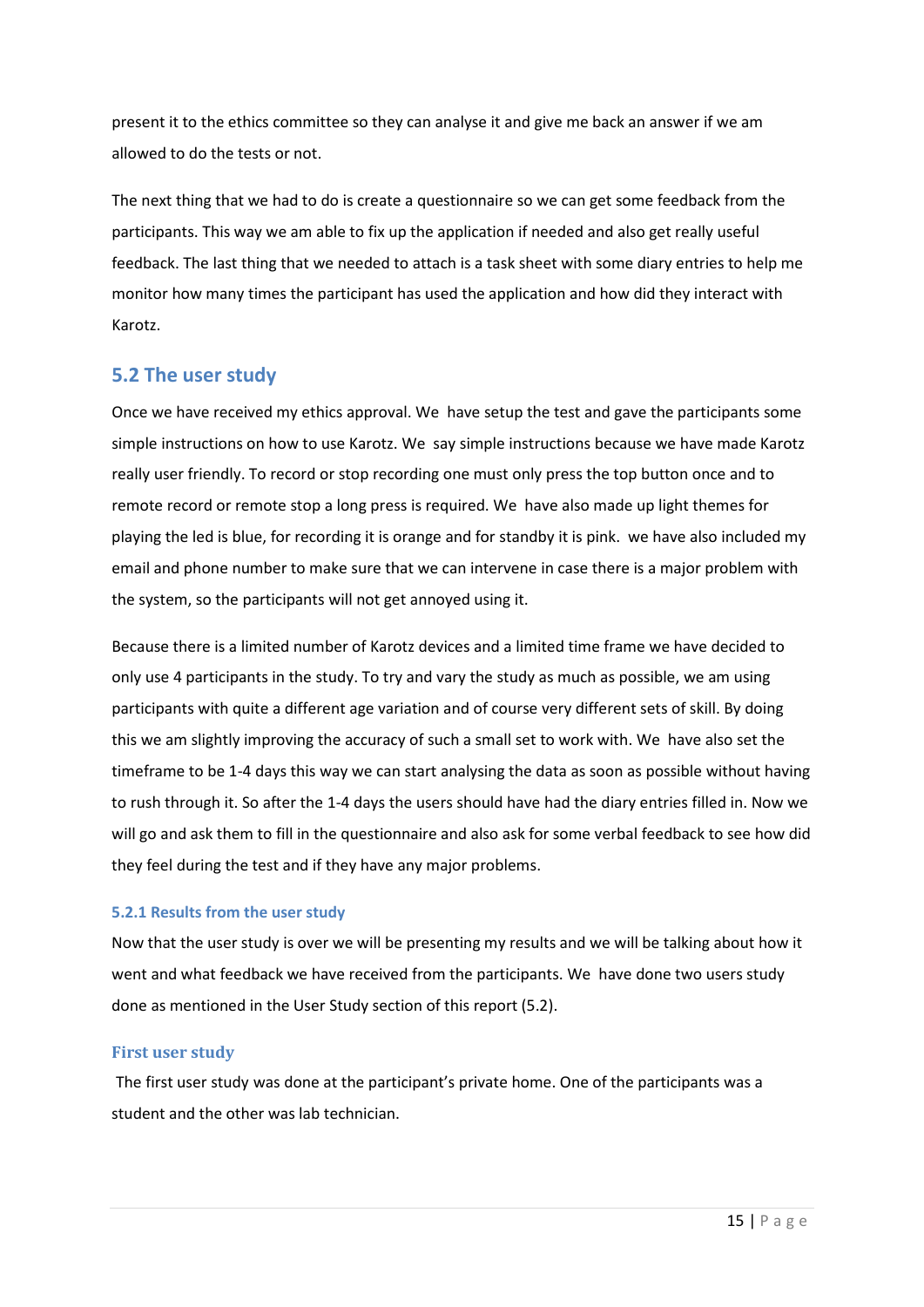The test started on Wednesday and it finished on Friday, so it only lasted 3 days. The interesting part of the study on these participants is that they communicating during the evening towards nighttime.



**Fig. 11 Graph of first user study recording chunks**

Because we have no access on the actual audio recording, we have made a logger that will give me all of the chunk amounts, the time and date when they were generated. The vertical column shows is the chunk amount and on the horizontal there is the time and date. So it is chunks vs time date, this way we can show the amount of recordings at a certain time. The beginning of the user study was really interesting because the 2 participants actually stared using the device quite a bit having 32 chunks , this being the whole time slot (1 hour and 4 minutes). It shows that the participants probably were curious, it being something new also the graph went slightly down because the time was getting late. Next the behaviour is quite interesting because it seems that 6 to 7 is a peek time for the participants. One thing to note the participants first felt somewhat surprised and pleased. The most used feature from these participants was the remote record, and it was stated that although at first it feels like a weird thing to do once you know that it is a private location, it made them feel better.

From the Diary entries it is shown that the participants in this first study uses Skype and phone calls for most of their conversations, However they are not often, their communication pattern being only once or twice a week. Karotz in this study has proven to be quite a useful tool, they have had some interesting experience. Although the user study only went for 3 days they both stated that the Karotz was a really useful tool. Both loved the fact that it was really easy to use, the application only having five commands.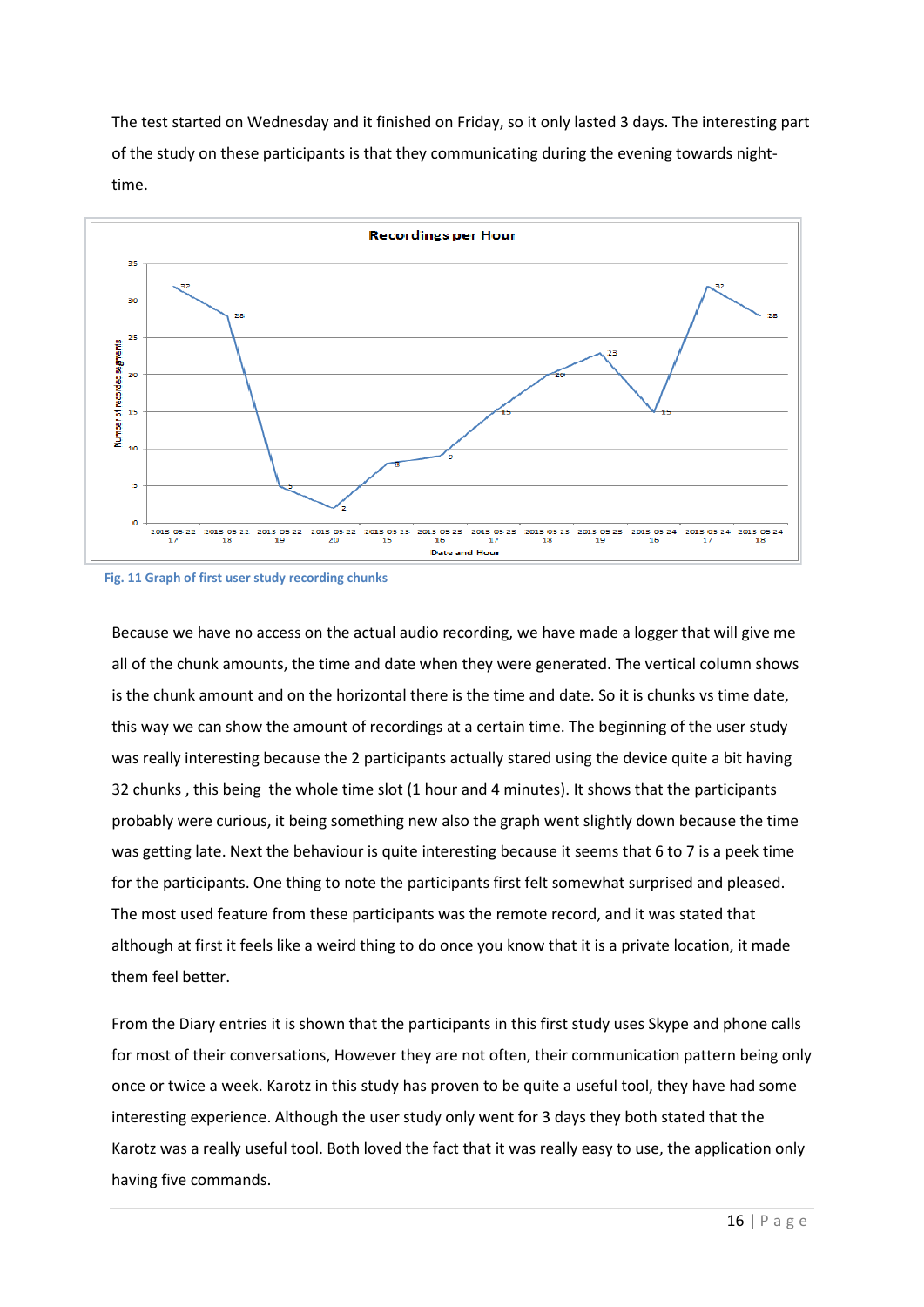The thing they have found difficult was not being able to tell when the person has the device on, because the application was just either playing or recording if it was on. When asked if they felt a tendency to use Karotz after using it both said yes, this shows that even if they did not have Karotz for a long time, it does have a tendency to help with them feeling closer to each other. It also helped them imagine they were there near the person because Karotz only recreates sound giving the participants the ability to use imagination. The first day it made the participants feel slightly more homesickness but to my surprise by the third day they felt closer.

#### **Second user study**

The second user study was done for 4 days, it started on Tuesday and finished on Friday and we have also got a usage graph for this one like for the first one.





This way we can compare them, we say this because the environment where they were recorded is quite different. This user study was undertaken in a work environment so a private office and an open space office. For this user study it is obvious that the time was morning towards afternoon, having even some slight recordings done in the evening. Another difference between this participants and the first is the amount of communication. From the graph we can see the same pattern as the first getting a huge spike within the first hour of usage because it is something new. The other times there was some spikes were around lunch time. This has to do of course with the fact that both participants were working so they were busy. But as we can see on the graph, the first and second user study came back with a lot of data because the participants did all use Karotz on that short timeframe in a decent amount about at least 5 hours a day.

One emotion that a participant did have was it being unpleased that the second participant did not remote record when using the device for the first time. Another interesting issue was that, the two participants were in their offices. One of the participants was feeling like they were eavesdropping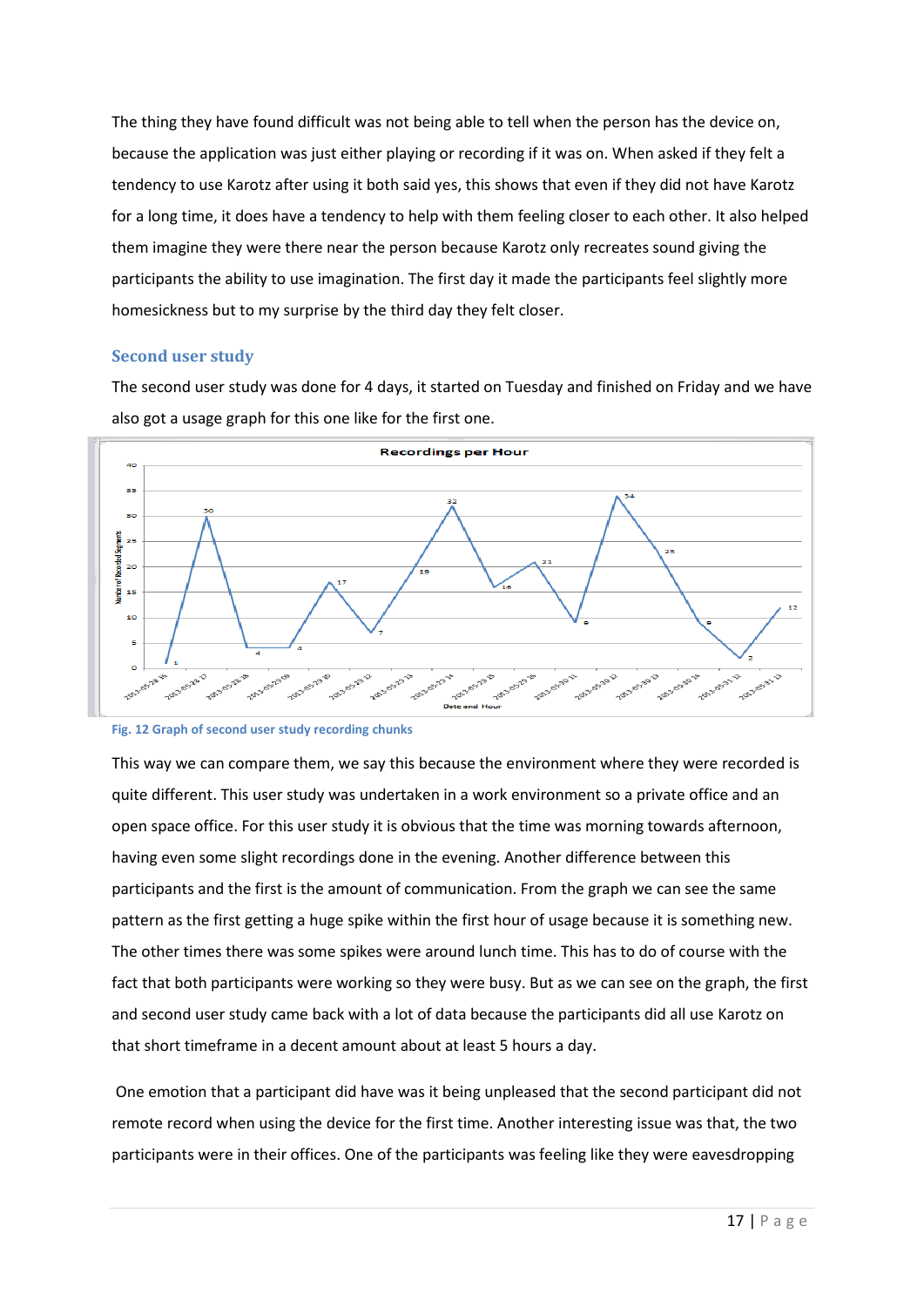the other participant. The whole different environment had a huge impact on this study we feel. If at least one of the participants would have been at home or in a relaxing environment like the participants in the first user study then the outcome might have been slightly different. The similar feature noted was that they liked the ease of use in the Karotz application.

They had the same problems that the first participants did have. So it was a feature that we never thought of since we had both electronic rabbits in the same room or two different rooms but we could always go check on them. From the diary entries, we did notice that these participants have a lot less time spent in the same environment as Karotz. This has slightly proven to be a problem because my plan for Karotz was it to play seamless audio feedback, so it does not give any warning. We have received negative feedback on things because they sometimes missed half of the information because they were absent. Also we got an interesting request from one of the participant he would of like some sort of visual feedback, maybe even to be able to connect to see video using the PC.

The other participant would have like some sort of icon or maybe even to be able to connect using their mobile phone. By having this it will help when they are not in the office or they are away from the place where Karotz is in. It has also been suggested, to have a way to move Karotz from one room to the other. This limitation can be easily overcome by buying a battery pack for Karotz unfortunately we did not have any batteries packs at the time.

The participants in this user study did state that Karotz did help them get closer and that they did use it as a tool along phone calls and Skype. They have both noted on how this is an interesting new way of communicating. It is not like a phone call or Skype because Karotz can blend in and because it plays back audio capturing the environment it helps one imagine the location. The most predominant feedback that we got is one of the participants was listening and the other one is not there, but there still was that feeling that he was there. The results from the users study and diary entries can be viewed from the University of Waikato in the FCMS data archive and will be kept till the end of 2018. All of the data that we received is positive so we will say that the application does do its purpose and it does it really well.

### **6. Conclusion**

For this project we started by researching related works. We needed to do a lot of tests because Karotz is poorly documented. Even the example code that is supplied by the developer has a lot of mistakes in the code. We built an application that will do the purpose of audio recording diaries. Once that was done and we have done a small amount of user tests to get results and see if the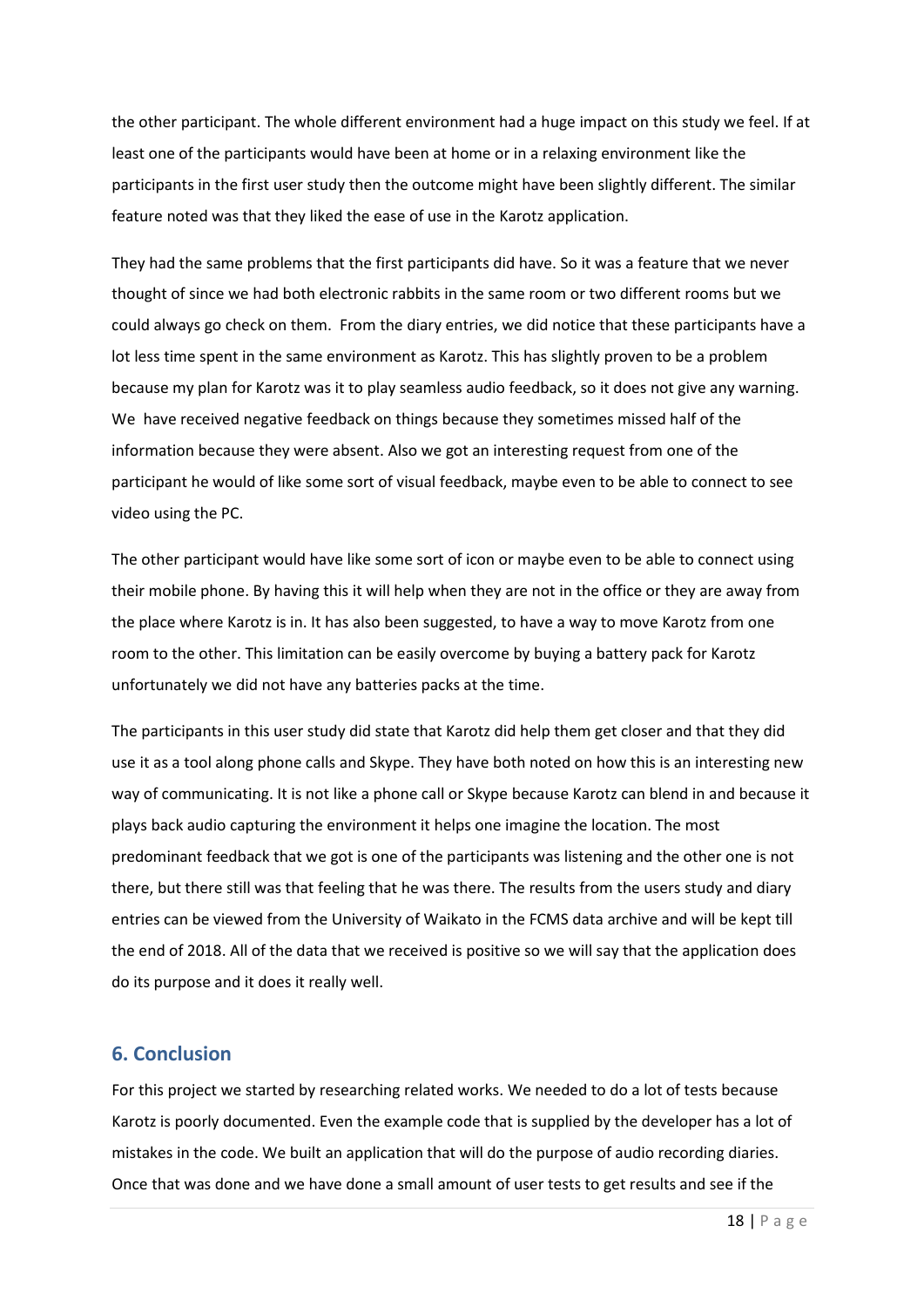device does help people be closer together and help them overcome feeling homesick. Although this project needs a much bigger timeframe to fully analyse the results are really promising.

All of the feedback that we have receive points to the fact that the application, although it might need some improvement like a warning system (having an audible tone that is noticeable and ears to move), was a success.

This has been proven in the results that we have received from my user studies. To my surprise it was obvious even in a short time of usage. Karotz has helped participants feel slightly closer and because it allows you to imagine yourself in the place you hear sounds from, we say that it does help with overcoming the feeling of being homesick.

An interesting thing to note is that the participants really had no problem in leaving Karotz on for hours at a time and once they have got use to using it everybody stated that it was a nice experience.

It was also mentioned in a conversation that we had with the participants that all of them can see the application as being a really useful security device or baby monitor.

The most used feature was the remote record or remote stop feature. Another thing that we believe that made this application a success is the fact that you can leave it on and forget about it as stated in my introduction.

We suggest to continue this project into a more in depth analysis of user behaviour. This is why we have also made a list of suggestions that will help improve the application (6.1.1). We achieved all goals set out in the initial part of this project. We found out that a person needs more of a warning system than just the LED. But the LED was a feature that everybody enjoyed because it gave accurate information. We have discovered that the simulated presence of a person is really helpful and does help users feel much better after using Karotz.

We discovered that the direct approach making Karotz play data directly is really efficient. We have implemented a scheduler but could never use it because the test was done in the country. The press a button trigger that we have created for Karotz has seemed to be efficient and easy to use. And the remote recording has proven to be a great automated feature because it enables users to start the Karotz that was far away.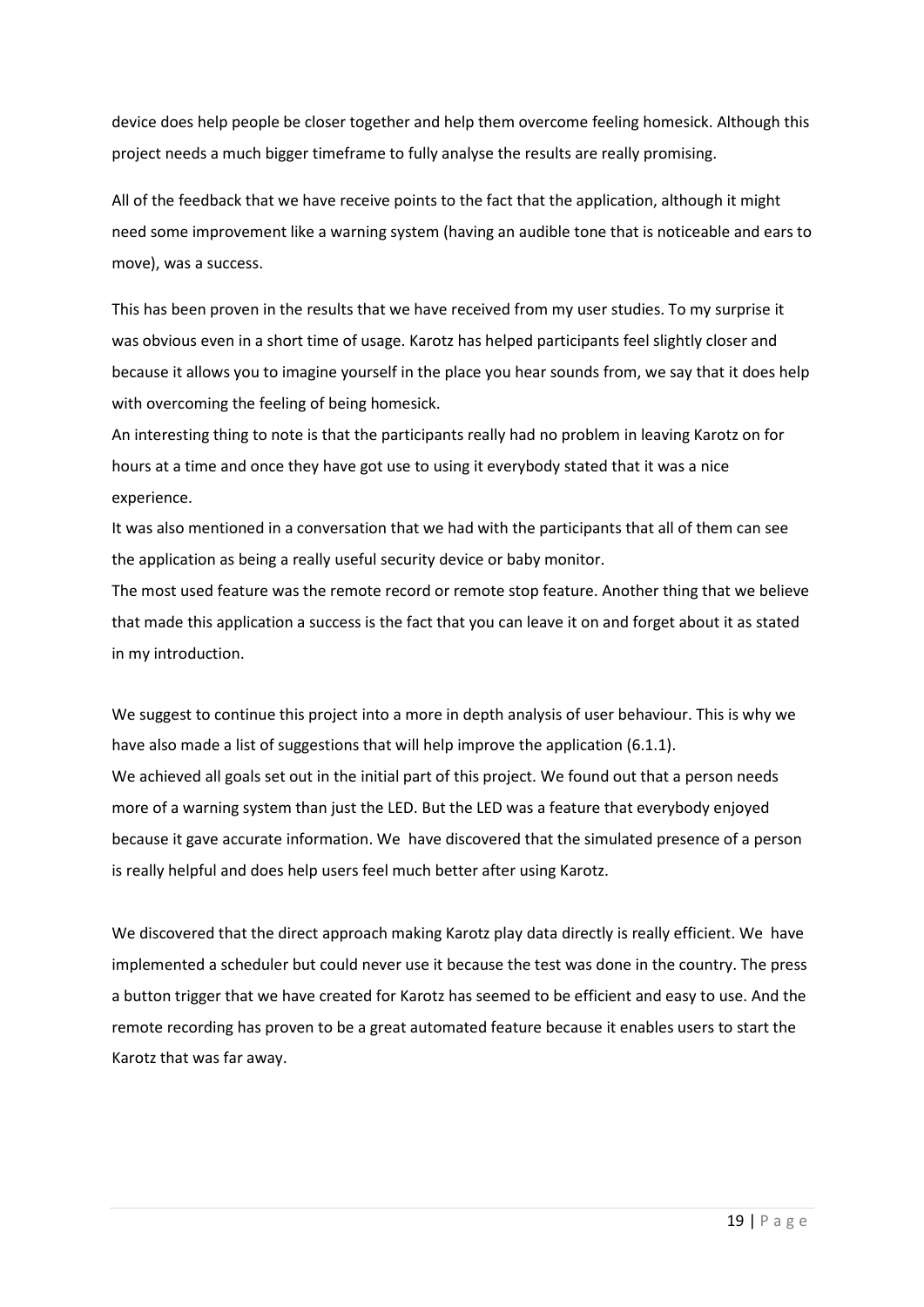#### **6.1 Future work suggestions**

There are a few bugs that the participants noticed and these are the suggestions on how to fix these problems. We will start with creating a better warning system that will make it more obvious if a user is present or if a Karotz is turned on. Allow the Karotz to have an audible alarm that will draw the attention of the user, maybe even make the ears move. The audible alarm is an easy fix because there used to be a debug system implemented.

The next thing will be to make a better interaction with Karotz, instead of having it just play and listen have it to listen to user commands and playback data from a specific time and date. Implement using the voice recognition a way for Karotz to listen to a command and use the database to track down a certain audio diary entry. This is an implementation that is easily done because the data is already split up in chunks and is loaded in a database.

Another thing will be to allow Karotz to send data to different devices maybe mobile phone/computers. Use the server PHP script to send audio logs to a mobile phone or computer. It will be also interesting if you can use the PHP script to make Karotz remotely record diary entries. This is possible because the PHP script can accept commands from different devices.

You can also do audio analysis to get rid of not important empty room recordings. Try to do audio analysis to get rid of static sound and only bring out the important sounds. Maybe even develop a way for automatically generating titles to the recordings.